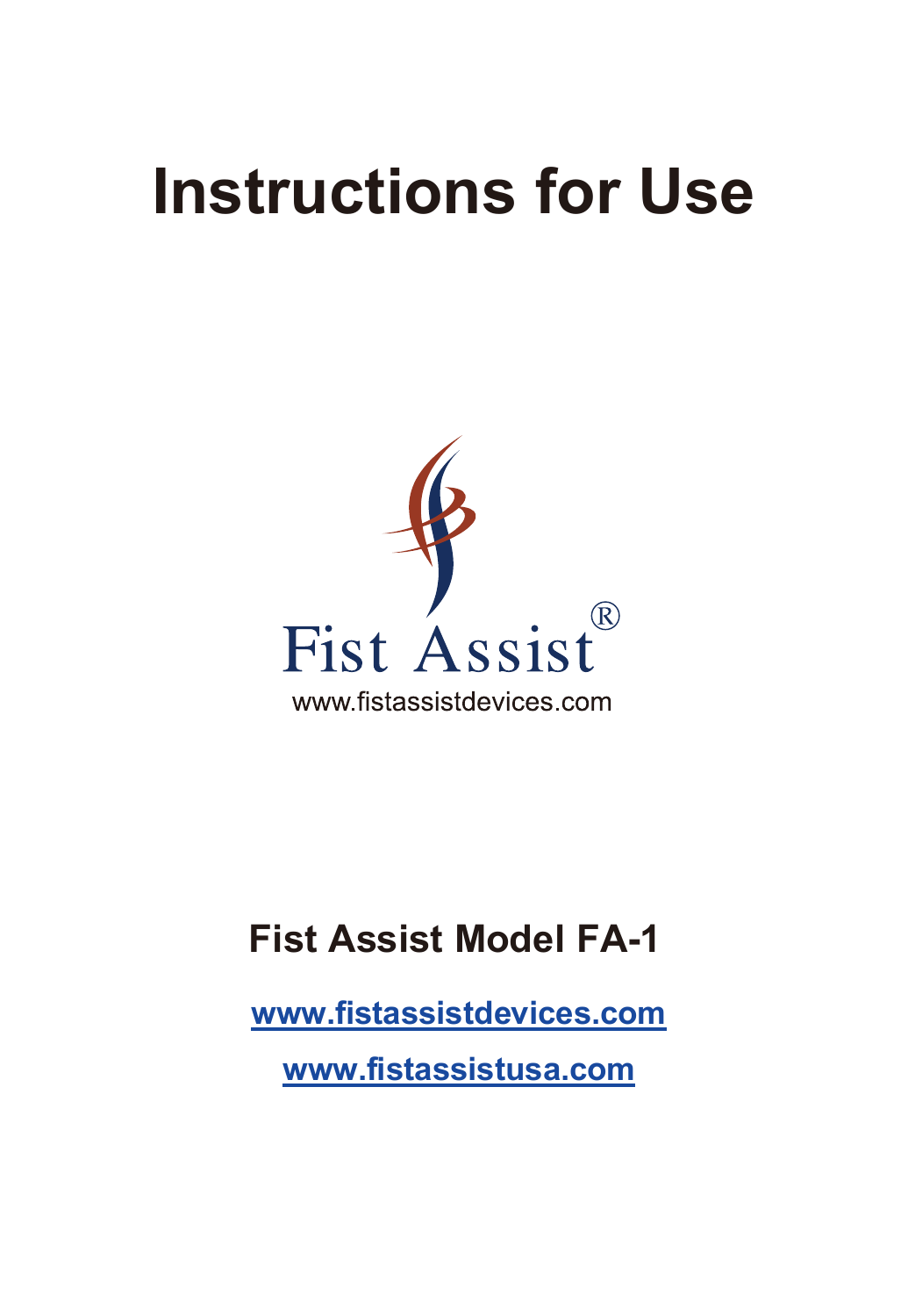# **Contents**

| List of Symbols and Abbreviations [10] List of Symbols and Abbreviations               |  |
|----------------------------------------------------------------------------------------|--|
| Indications for Use <b>Manual According to 11</b>                                      |  |
| Risks and Benefits <b>Commission and Senefits</b> 11                                   |  |
| System Overview 23                                                                     |  |
| Components 14                                                                          |  |
| Set Up, Proper Operation, and Use                                                      |  |
|                                                                                        |  |
| Positioning the Device 21                                                              |  |
| Applied just below the elbow <b>contain and the Applied</b> just<br>Audio Indicator 22 |  |
| Storage and Cleaning 23                                                                |  |
| Storage 23<br>Cleaning 23                                                              |  |
| Technical Specifications 25                                                            |  |
| List of Technical Specifications 25                                                    |  |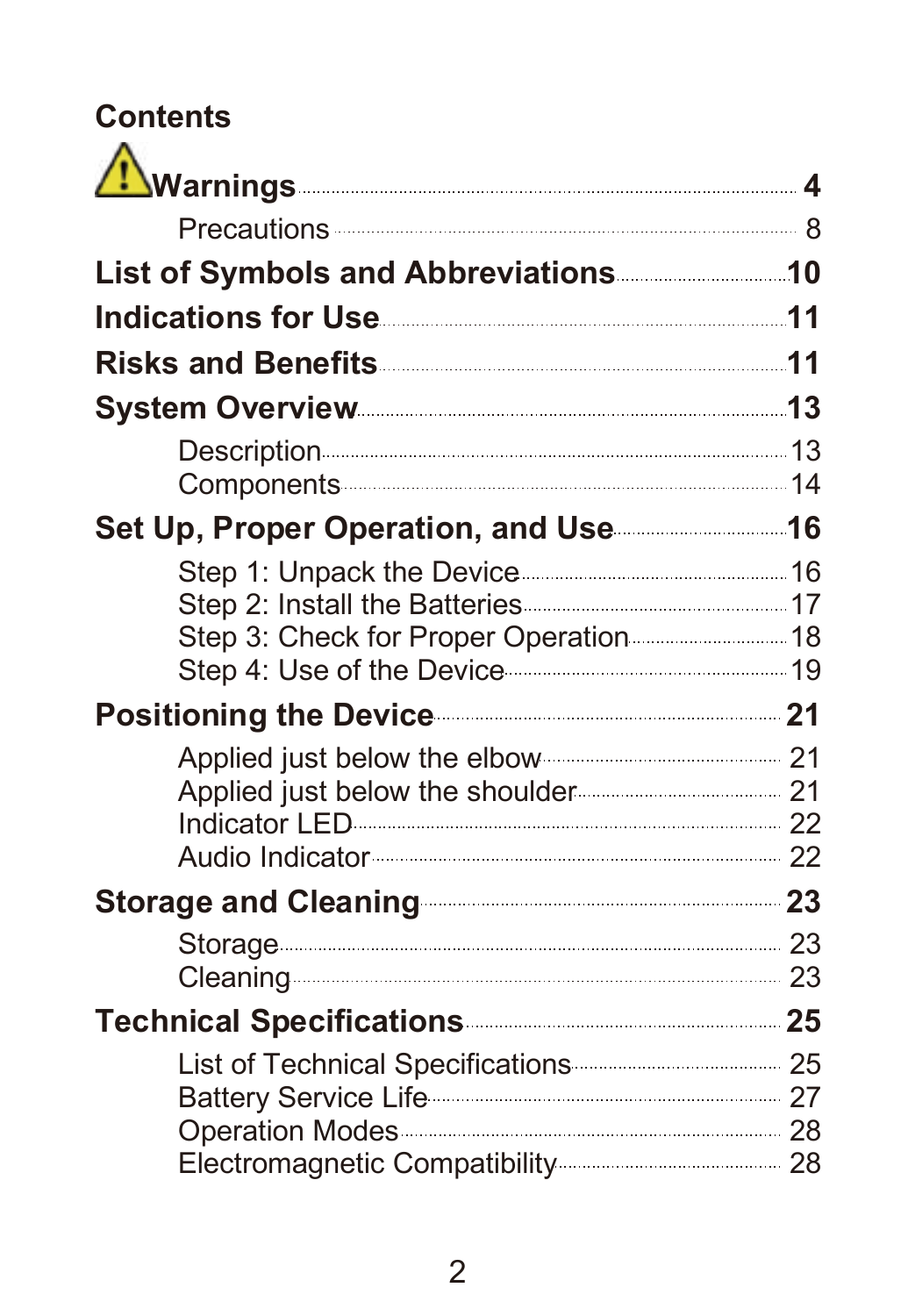| General Notes 28<br>Guidance & Manufacturer's Declaration-                                                                                                                                                                           |     |
|--------------------------------------------------------------------------------------------------------------------------------------------------------------------------------------------------------------------------------------|-----|
| Recommended Separation Distances 31                                                                                                                                                                                                  |     |
| <b>Troubleshooting</b>                                                                                                                                                                                                               | 33  |
| <b>Contacting Fist Assist Devices, LLC</b>                                                                                                                                                                                           | .35 |
| Manufacturer Contact and Ordering Information 35<br>Technical Support <b>Constitution</b> 36                                                                                                                                         |     |
| Disposal <b>Disposal Service Contract Contract Contract Contract Contract Contract Contract Contract Contract Contract Contract Contract Contract Contract Contract Contract Contract Contract Contract Contract Contract Contra</b> | .36 |
| Warranty 36                                                                                                                                                                                                                          |     |
|                                                                                                                                                                                                                                      |     |
|                                                                                                                                                                                                                                      |     |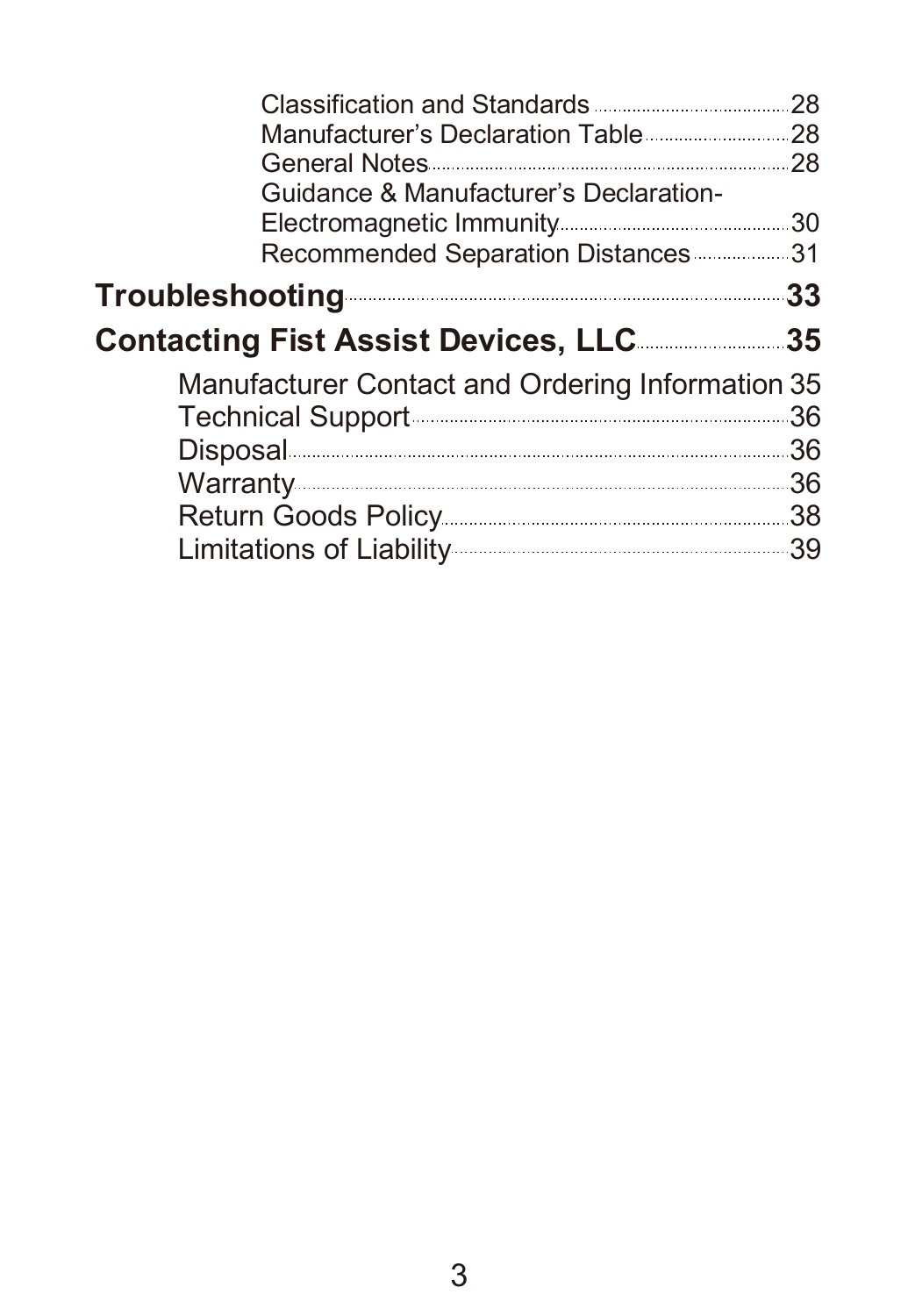

*Note:* Failure to observe one or more of the following warnings could compromise safety or result in ineffective therapy.

*Note:* Review this Instructions for Use (IFU) prior to use. If there are additional questions after reading this IFU, or you suspect the device may not be operating properly, discontinue its use and contact Fist Assist Devices, LLC

• The Fist Assist Model FA-1 device is only to be used by adults only who are capable of applying and removing the device without assistance.

|                                                           | <b>Consideration of hazards</b>                                                                                                                    |
|-----------------------------------------------------------|----------------------------------------------------------------------------------------------------------------------------------------------------|
| Warning or Safety sign                                    | Possible hazard the<br>warning/safety sign is<br>intended to avoid and<br>likely consequences that<br>could occur if the advice<br>is not followed |
| Do Not Dissassemble the Fist<br>Assist Model FA-1 Device. | An improperly re-assembled<br>device might provide no<br>therapy or insufficient<br>therapy                                                        |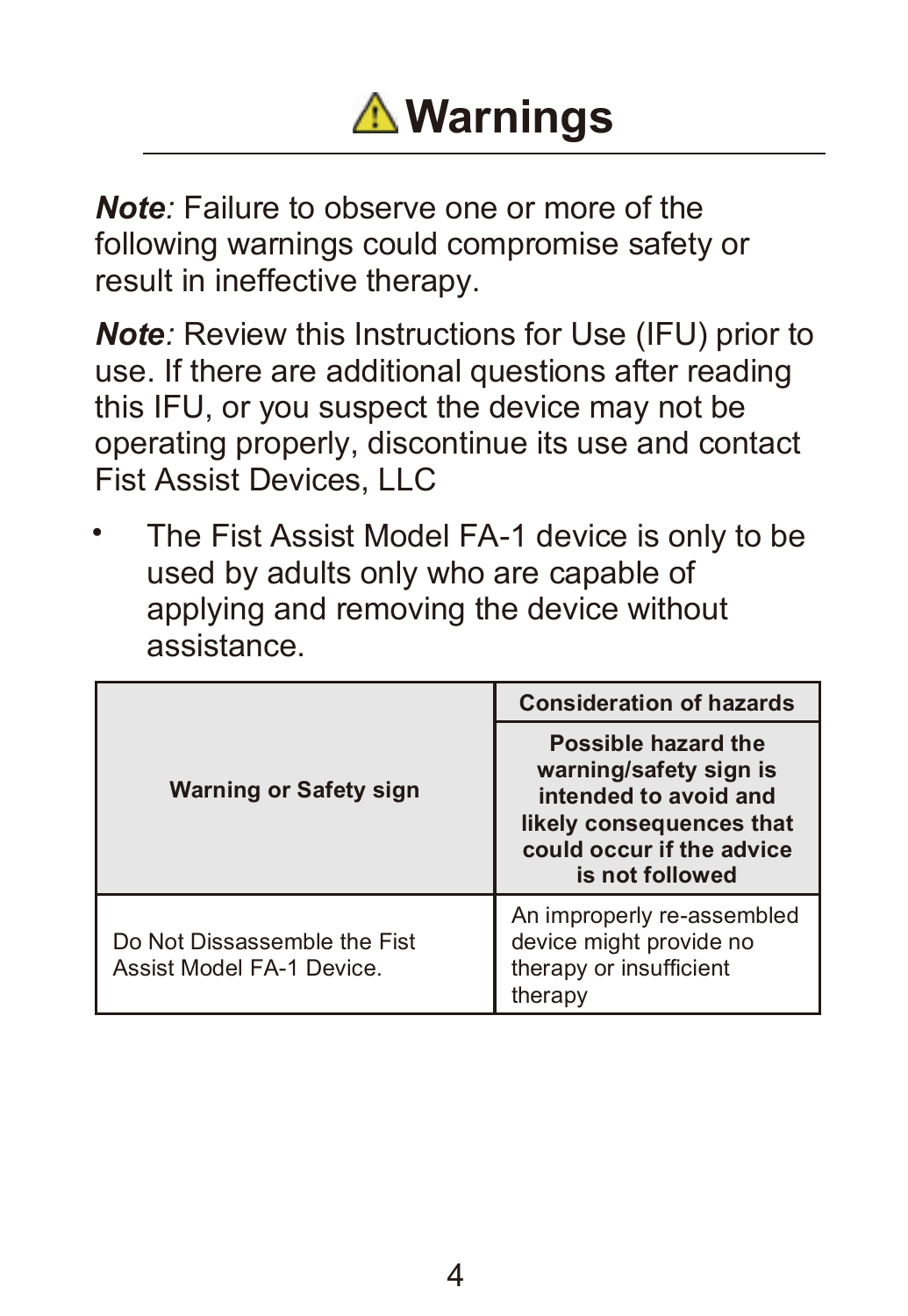| Fist Assist Devices, LLC<br>recommends that all users who will<br>be operating the Fist Assist Model<br>FA-1, review this Instructions For<br>Use (IFU) prior to use. If there are<br>additional questions after reading<br>this IFU, contact Fist Assist<br>Devices, LLC. | Improper use of the device<br>might provide no therapy or<br>insufficient therapy        |
|----------------------------------------------------------------------------------------------------------------------------------------------------------------------------------------------------------------------------------------------------------------------------|------------------------------------------------------------------------------------------|
| Fist Assist Devices, LLC<br>recommends that all users who will<br>be operating the Fist Assist Model<br>FA-1, review this Instructions For<br>Use (IFU) prior to use. If there are<br>additional questions after reading<br>this IFU, contact Fist Assist<br>Devices, LLC. | Improper use of the device<br>might cause discomfort                                     |
| During setup, ensure that the<br>batteries are installed with the<br>proper polarity as indicated in the<br>battery compartment.                                                                                                                                           | Improper installation of the<br>batteries will cause the<br>device to provide no therapy |
| The Fist Assist Model FA-1<br>should not be used adjacent to<br>other equipment. If adjacent use is<br>necessary, the user is to insure<br>proper operation with the adjacent<br>equipment before use.                                                                     | The unit might make the<br>adjacent equipment<br>malfunction                             |
| Portable and mobile RF<br>communications equipment can                                                                                                                                                                                                                     | The device might<br>malfunction provide no<br>therapy or insufficient<br>therapy         |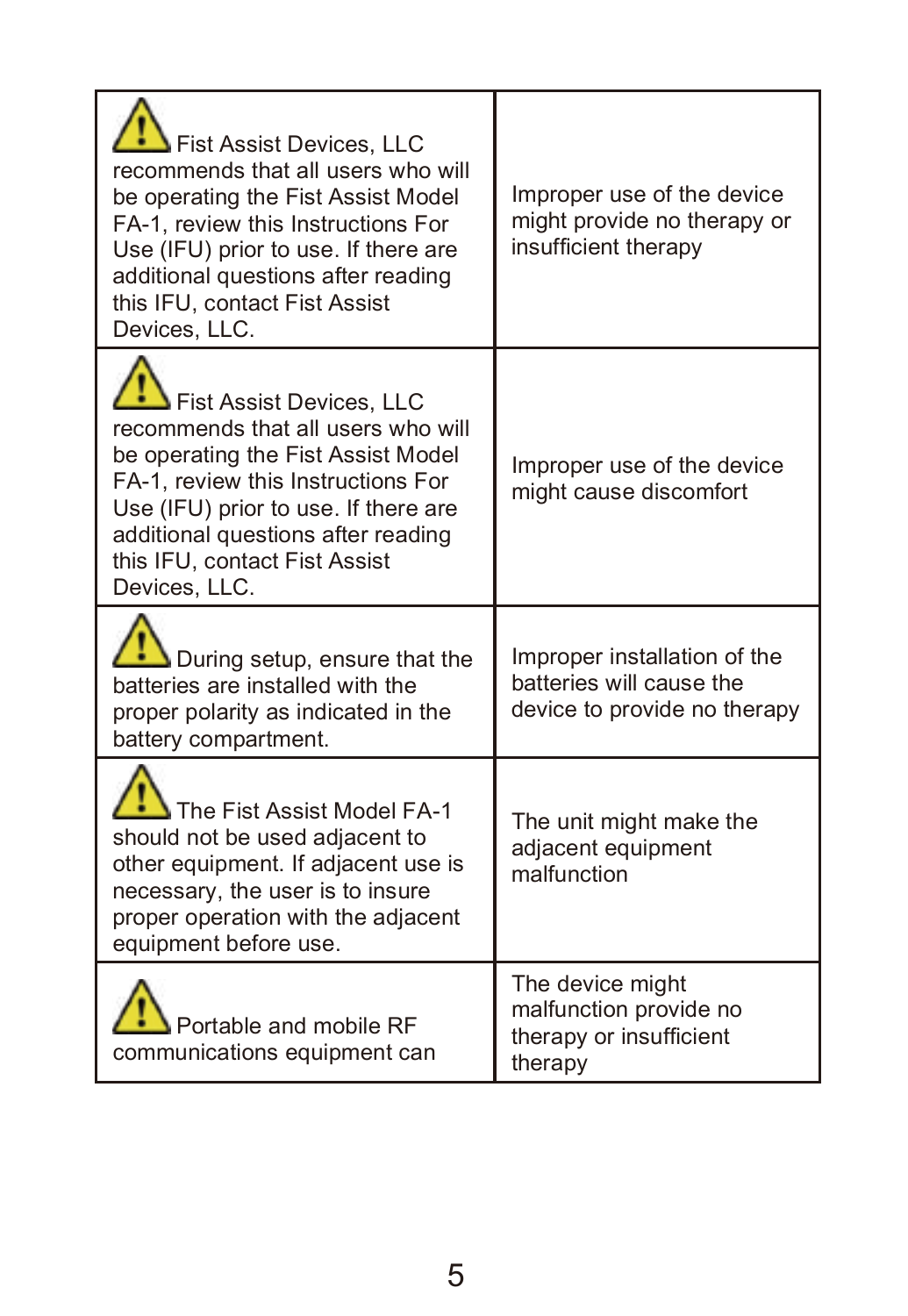| negatively affect the performance<br>of the Fist Assist Model FA-1                                                                                                                                                                                                                            | The device might<br>malfunction and operate in<br>such a way as to cause<br>discomfort             |
|-----------------------------------------------------------------------------------------------------------------------------------------------------------------------------------------------------------------------------------------------------------------------------------------------|----------------------------------------------------------------------------------------------------|
| Portable RF communications<br>equipment (including peripherals<br>such as antenna cables and<br>external antennas) should be used                                                                                                                                                             | The device might<br>malfunction provide no<br>therapy or insufficient<br>therapy                   |
| no closer than 30cm (12 inches) to<br>any part of the Model FA-1.<br>Otherwise, degradation of the<br>performance of this equipment<br>could result.                                                                                                                                          | The device might<br>malfunction and operate in<br>such a way as to cause<br>discomfort             |
| Use of accessories.<br>transducers and cables other than<br>those specified or provided by the<br>manufacturer of this equipment<br>could result in increased<br>electromagnetic emissions or<br>decreased electromagnetic<br>immunity of this equipment and<br>result in improper operation. | The device might<br>malfunction provide no<br>therapy or insufficient<br>therapy                   |
| Replace the batteries if the<br>low battery indicator is activated<br>(orange colored LED illumination).                                                                                                                                                                                      | The device might provide no<br>therapy or insufficient<br>therapy if the batteries are<br>depleted |
| If performance changes are<br>detected during use-stop using the<br>device, remove it from arm, contact                                                                                                                                                                                       | A suspect device might<br>provide no therapy or<br>insufficient therapy                            |
| customer service at<br>Fistassistdevices.com. There is no<br>risk to non-use during period of<br>device return.                                                                                                                                                                               | A suspect device might<br>malfunction and operate in<br>such a way as to cause<br>discomfort       |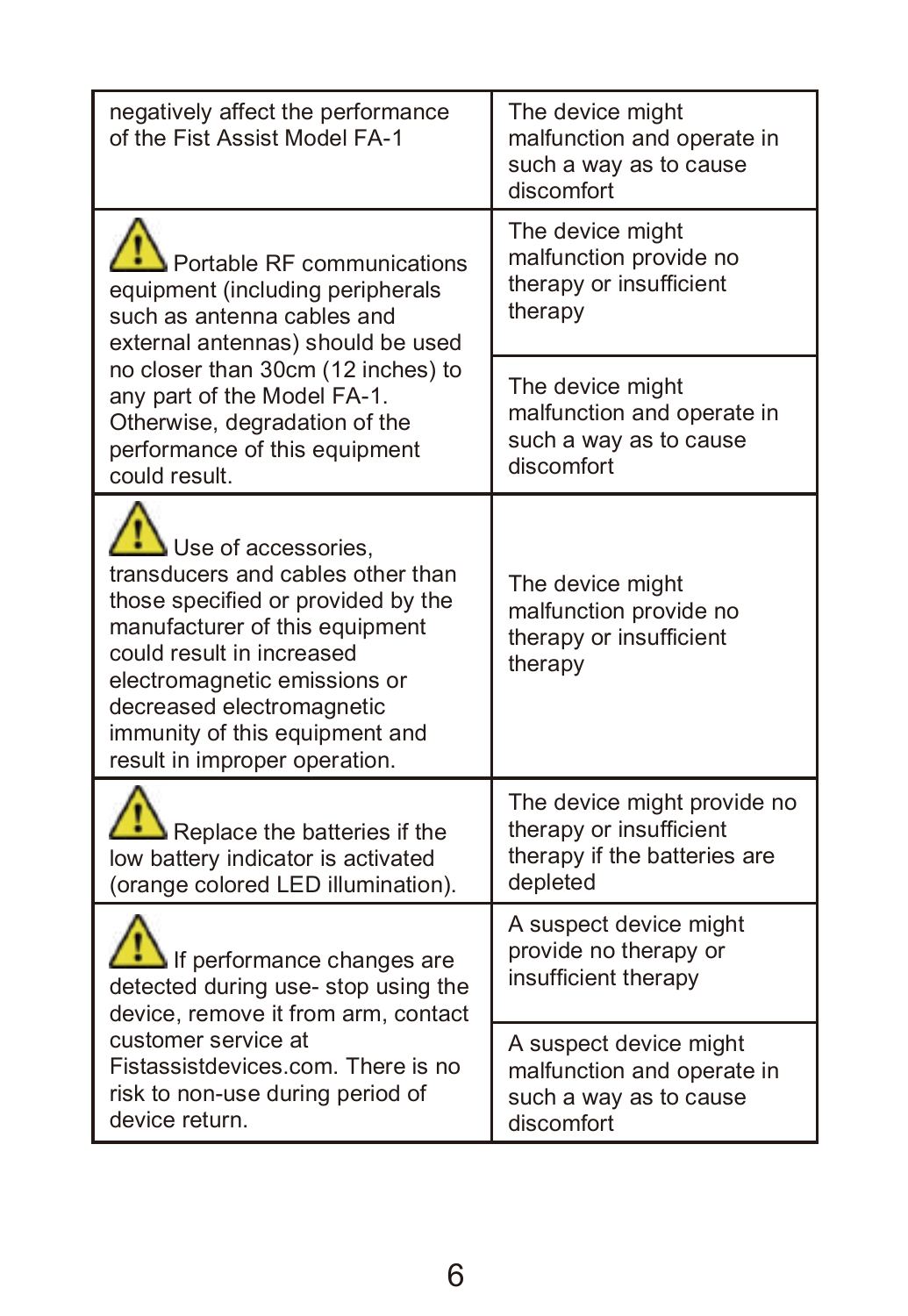| Do not autoclave, use<br>automated cleaning methods, or<br>immerse the Control Module or<br>Wrap in liquid as damage may<br>occur. If the device's Control<br>Module is exposed to liquids, turn<br>off the unit, remove the batteries,<br>dry the unit thoroughly, and test the<br>device to evaluate for proper<br>operation before reapplying to the<br>arm for use. | A damaged device might<br>provide no therapy or<br>insufficient therapy                                                                                                                                                                             |
|-------------------------------------------------------------------------------------------------------------------------------------------------------------------------------------------------------------------------------------------------------------------------------------------------------------------------------------------------------------------------|-----------------------------------------------------------------------------------------------------------------------------------------------------------------------------------------------------------------------------------------------------|
| After periods of storage or<br>transport at temperature extremes<br>(within those specified), the device<br>should be allowed to return to<br>normal operating temperature<br>(within those specified) for a<br>duration of 2 hours (when the<br>ambient temperature is 20°C)                                                                                           | A device stored or<br>transported outside of its<br>specified operating<br>environmental conditions<br>might require up to 2 hours<br>to return to operating<br>conditions. A suspect device<br>might provide no therapy or<br>insufficient therapy |
| Keep the device dry and<br>away from heaters, steam, children<br>and pets.                                                                                                                                                                                                                                                                                              | The unit might become<br>damaged and provide no<br>therapy or insufficient<br>therapy                                                                                                                                                               |
| Do not attempt to service the<br>device while it is attached to patient                                                                                                                                                                                                                                                                                                 | The user might increase<br>their risk of inadvertent<br>electrical contact                                                                                                                                                                          |
| Rechargeable batteries of<br>type HR6 or any other are NOT<br>APPROVED FOR USE                                                                                                                                                                                                                                                                                          | The device might provide no<br>therapy or insufficient<br>therapy. The device might<br>not perform properly.                                                                                                                                        |
| The Device must not be<br>exposed to water or extreme heat                                                                                                                                                                                                                                                                                                              | A damaged device might<br>provide no therapy or<br>insufficient therapy                                                                                                                                                                             |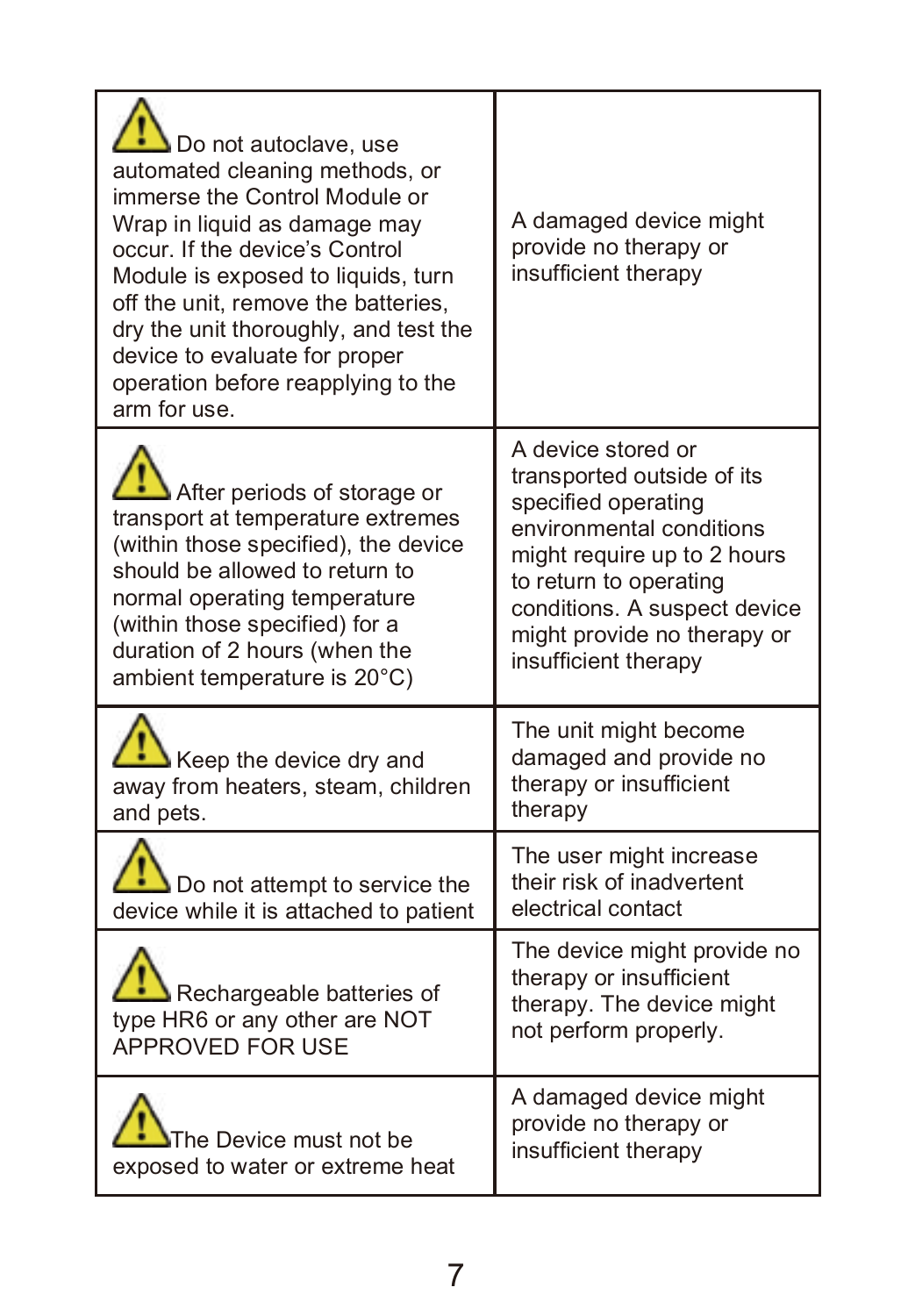### **Warning**



Do not disassemble the Fist Assist Model FA-1. Refer all servicing to qualified service personnel at FIST ASSIST DEVICES, LLC. No modification of the Fist Assist Model FA-1 device is allowed.

## **Precautions**

*Note: Precaution statements are used to highlight information relating to special care that should be exercised to ensure the safe and effective use of the Fist Assist Model FA-1.*

- The device shall be applied to the arm gently and fit snugly.
- The device should only be used over full clothing and never on direct skin.
- The biocompatibility of the materials has not been verified by the FDA and contact of the cuffs/accessories to direct skin may lead to skin irritation, skin sensitization and/or cytotoxicity.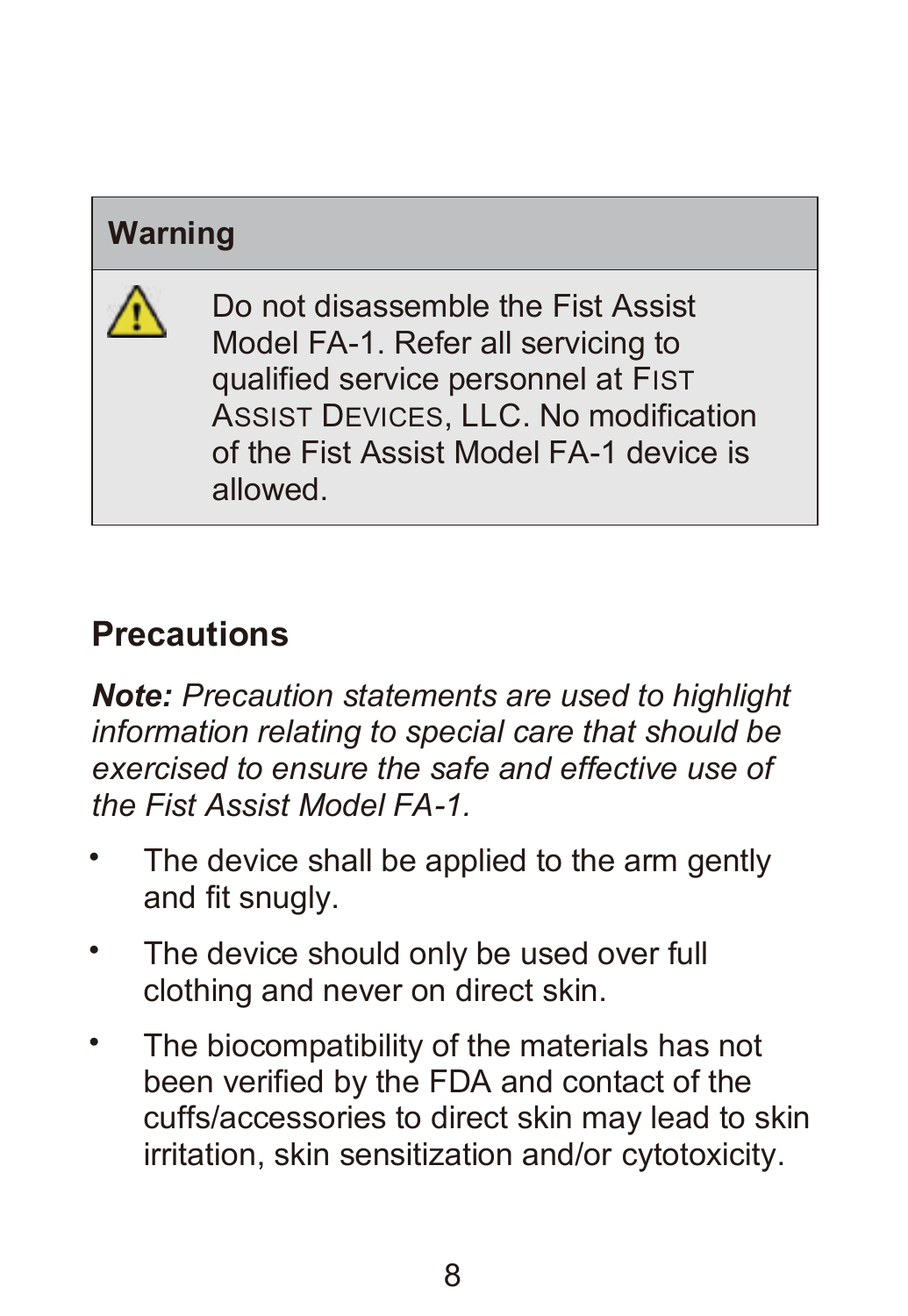- Limit arm movements to ensure best therapy (sit and keep arm still during use).
- Make sure the device is applied as instructed.
- Safety in non-adult users has not been established.
- Do not intentionally get the device wet. If liquid does drip onto the device, dry the Control Module and Wrap immediately.
- There are no known major adverse events associated with Fist Assist Model FA-1.
- If you suspect an allergic reaction, please stop using the device and contact Fist Assist, LLC.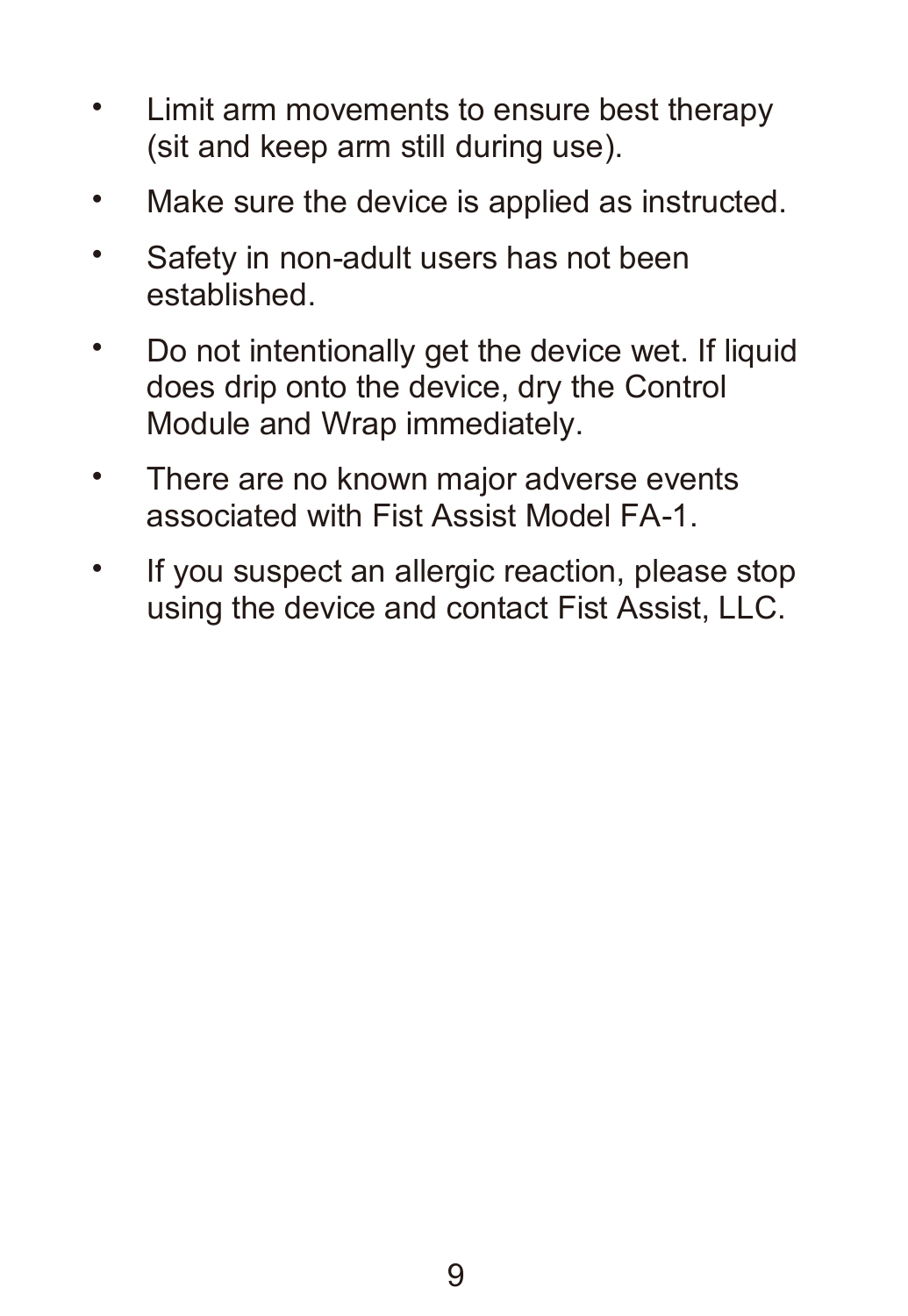## **List of Symbols and Abbreviations**

|     | Manufacturer and date of<br>manufacture                               |
|-----|-----------------------------------------------------------------------|
|     | Refer to the Instructions for Use                                     |
| LOT | Lot number                                                            |
| 1 R | Fist Assist Model FA-1 is a Type<br>BF applied part (per IEC 60601-1) |
|     | Temperature limits                                                    |
|     | Relative humidity limits                                              |
|     | Keep dry                                                              |
|     | <b>MR Unsafe</b>                                                      |
|     | <b>General Warning</b>                                                |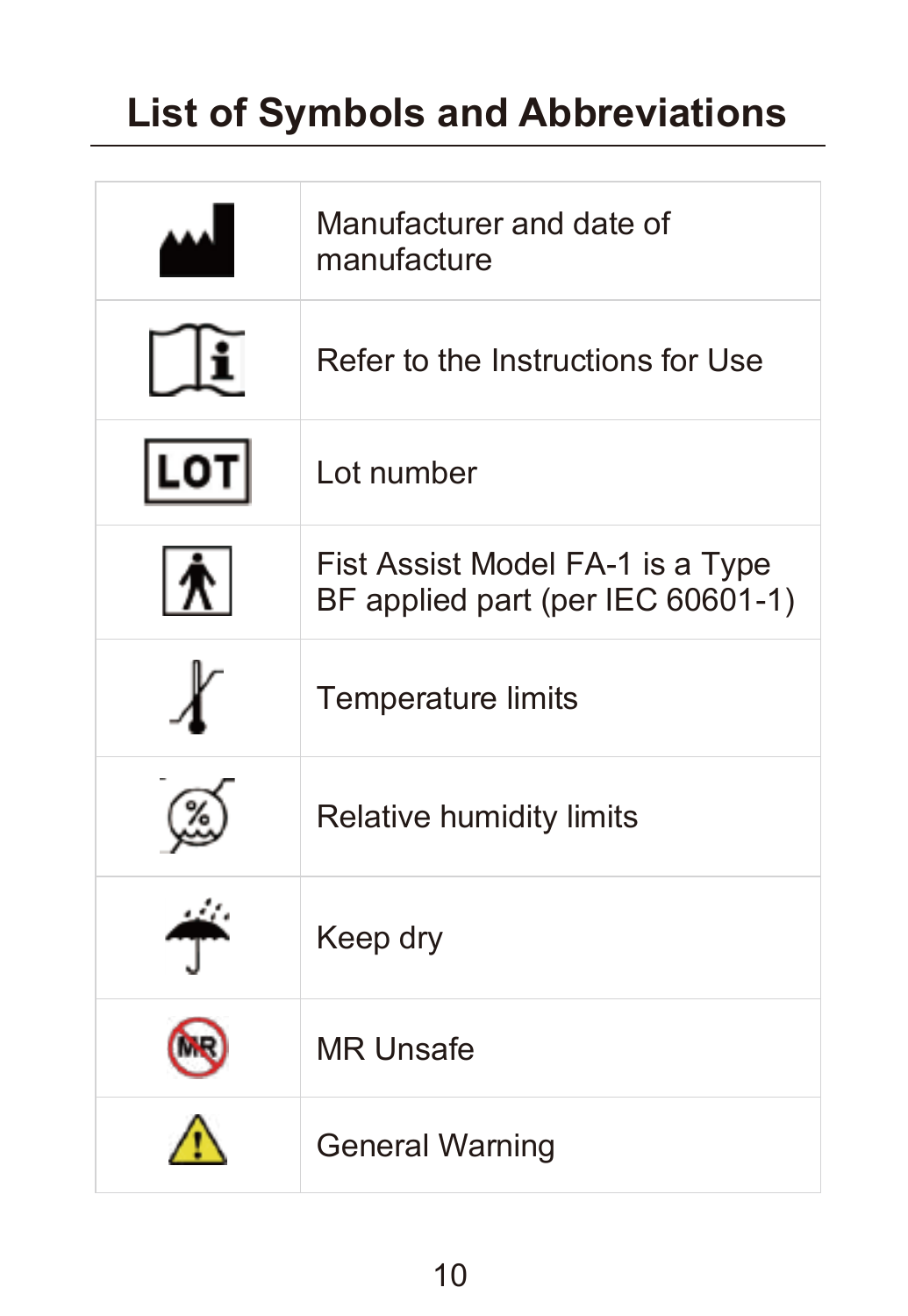| Push button that toggles the<br>device between ON and<br>STANDBY (where STANDBY is<br>the OFF mode) |
|-----------------------------------------------------------------------------------------------------|
| Batch code of the device                                                                            |
| Serial number of the device                                                                         |

## **Indications for Use**

The Fist Assist Model FA-1 is an arm air pressure massager intended to temporarily relieve minor muscle aches and/or pains, and to temporarily increase circulation to the treated areas

## **Risks and Benefits**

The risks and benefits of using the Fist Assist Model FA-1 are similar to having a massage. If the FA-1 device feels uncomfortable, you should stop the session.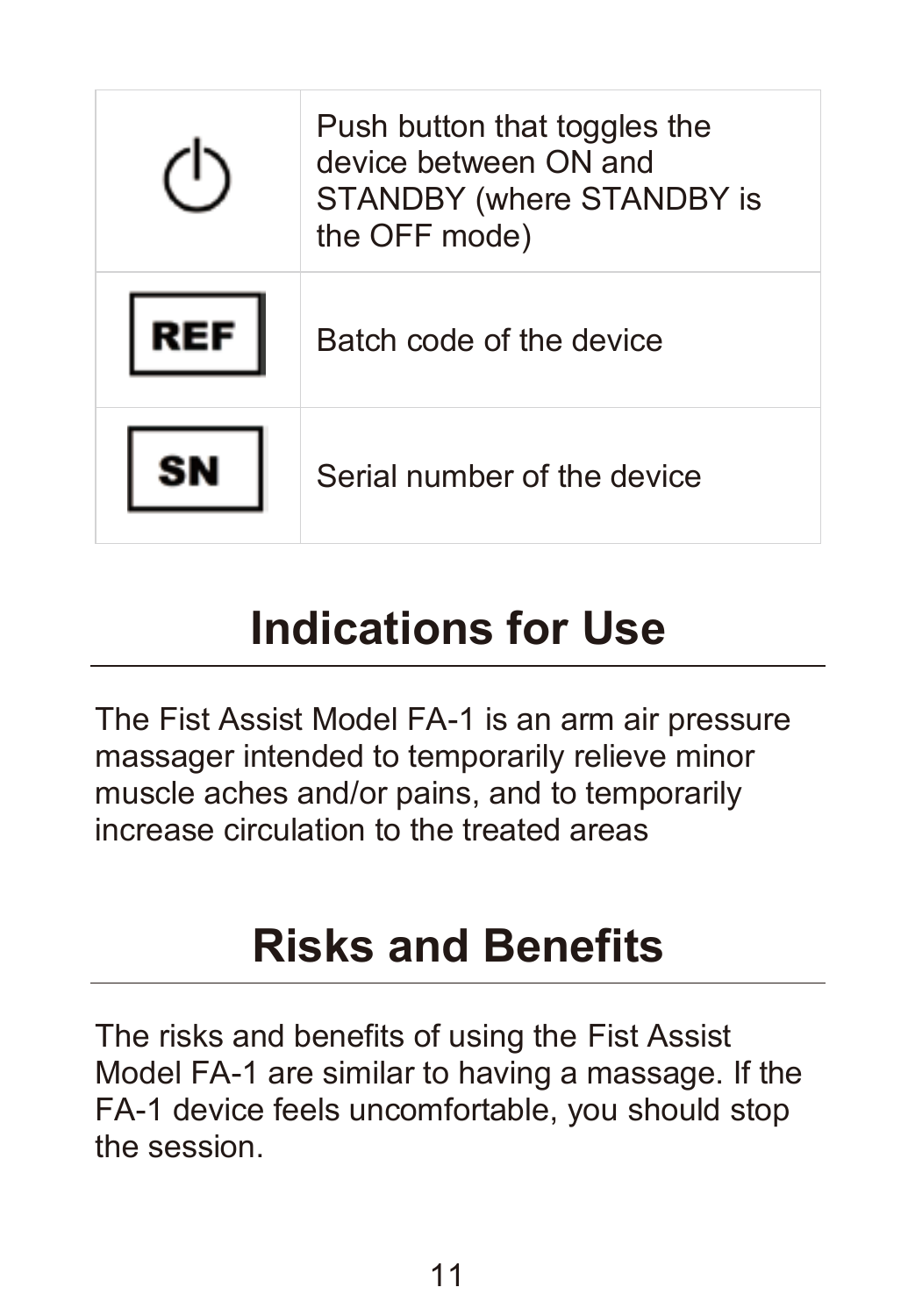Similar to a massage, the benefits include the temporary relief of minor muscle aches and pains. It also temporarily increases circulation in the area being massaged.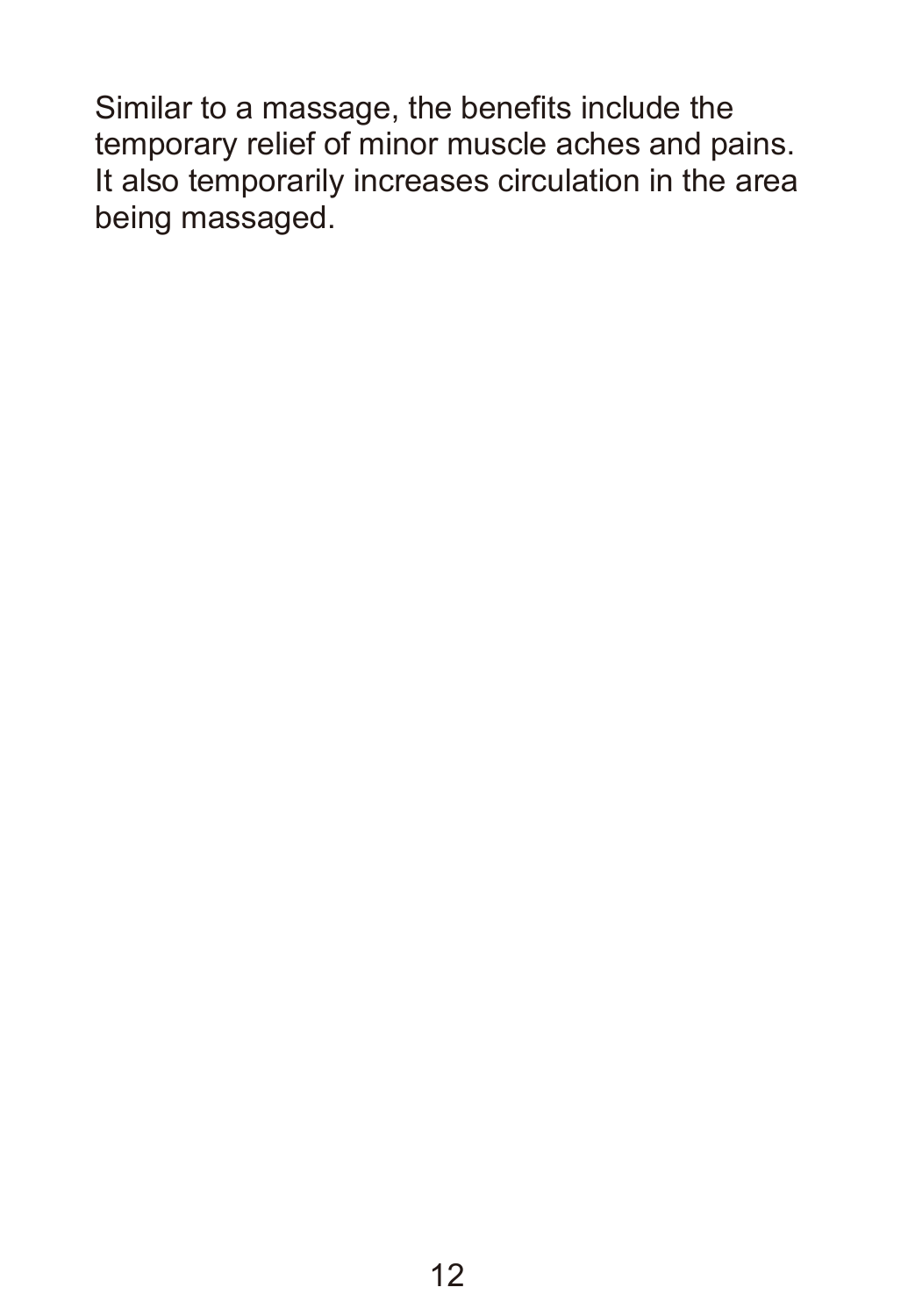### **Description**

The Fist Assist Model FA-1 is a wearable, nonsterile, battery operated, intermittent pneumatic compression device. It is composed of two major components that are permanently attached to one another:

1. Control Module- contains the electronics with miniature pump

2. Wrap- made of elastic cloth that holds the Control Module and internal air bladder and uses hook tape for attachment to any part of the Wrap exterior.

The Control Module and Wrap are integral and permanently attached. It is powered by (2) AA batteries (not included with the device packaging).

The device is placed on the arm by looping the strap through the elongated ring and bringing the strap back over and toward the Control Module. The strap is tightened so it is just snug to the arm and not too tight. The hook fastener at the end of the strap will then adhere to the exterior Wrap fabric to hold the device on the arm.

The Fist Assist Model FA-1 has a single operation mode. When powered on by depressing the single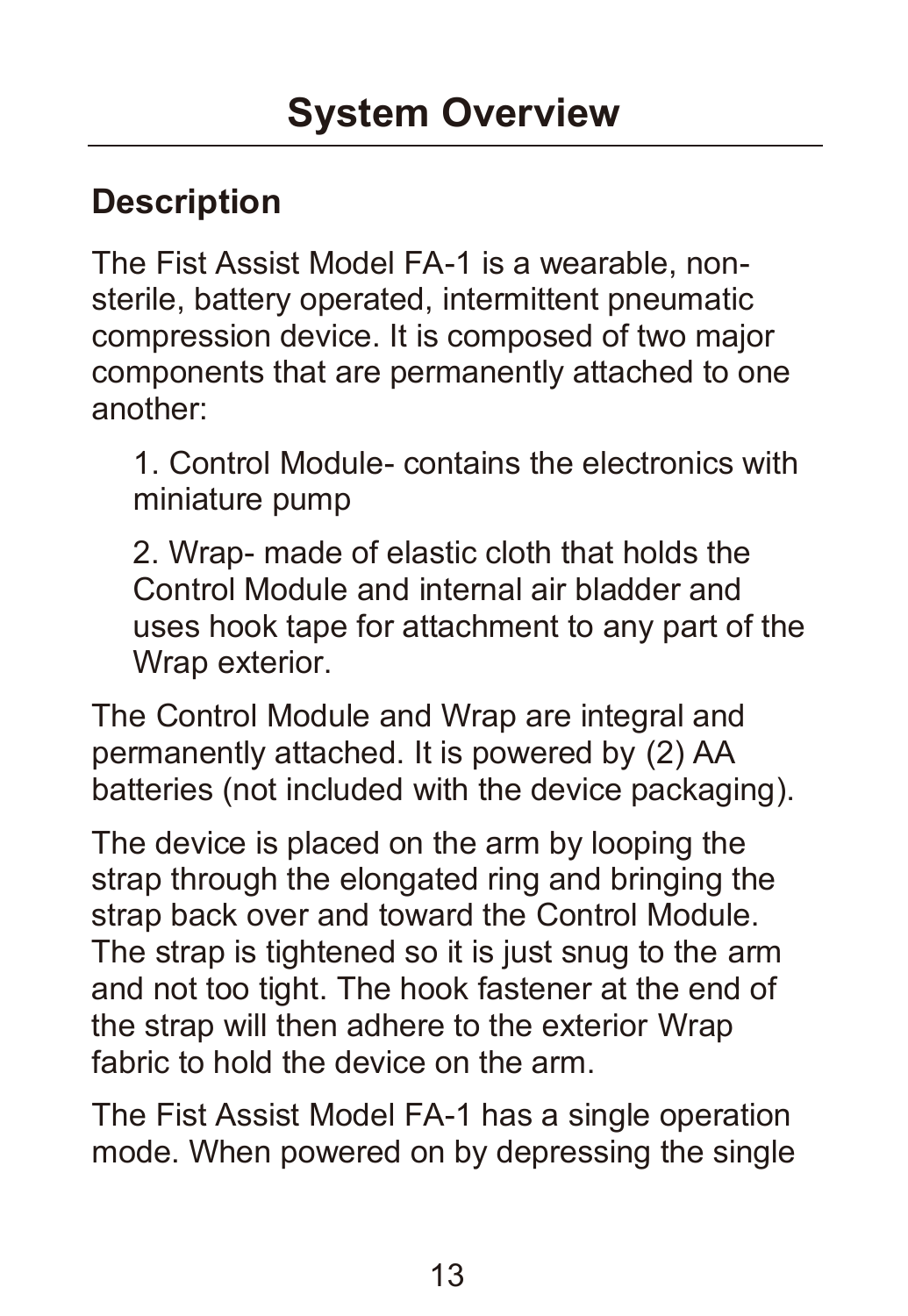push button switch, it goes through pressure cycles wherein the air bladder inflates to 60 mmHq and is held at that pressure for 20 seconds; the air bladder is then deflated and a minimal pressure is held for 55 seconds until the next inflation to 60 mmHg begins again. The cycle repeats continuously until the power is turned off using the single push button switch. The device will turn off automatically after 1 hour of continuous use.

### **Components**

The following section provides information on the different components of the device.

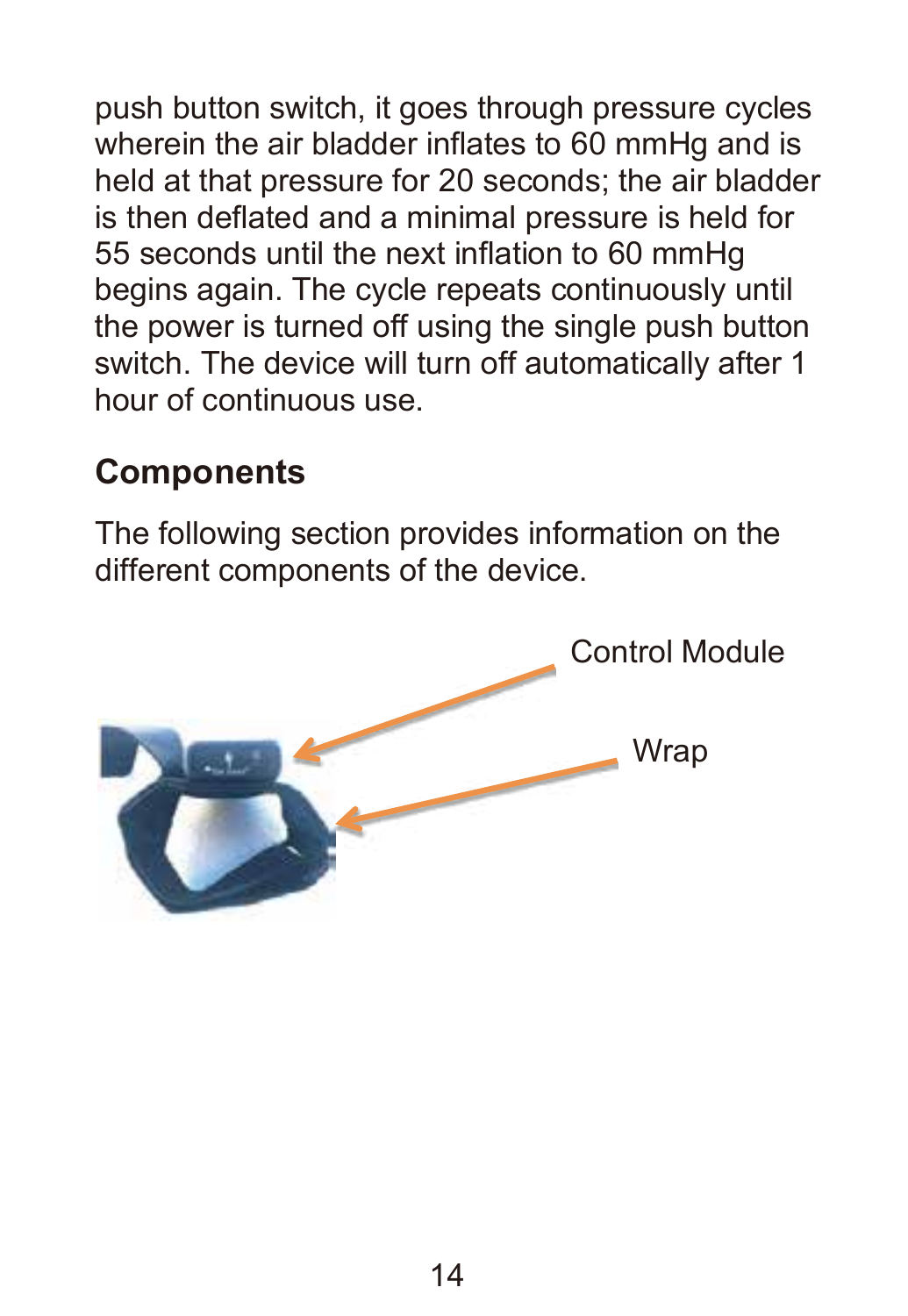

#### Front panel view of the Control Module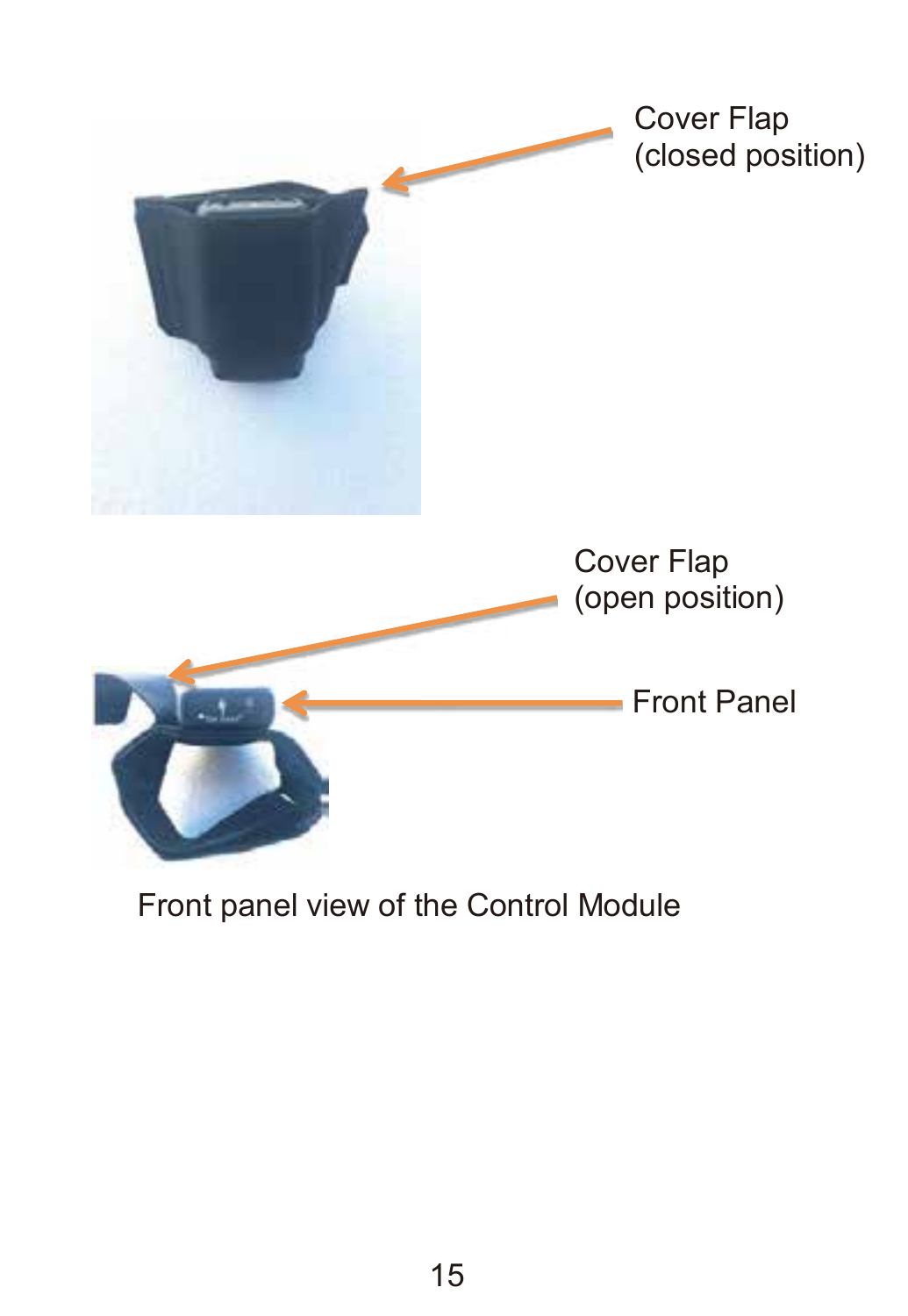# **Set Up, Proper Operation, and Use**

**WARNING! BEFORE OPERATING THIS** DEVICE: read all warnings at the beginning of this information for use. If you do not understand these operating instructions, contact Fist Assist Devices at 1-833-434-5283 with questions.

### **Step 1: Unpack the Device**

Remove the contents from the shipping box and verify the following items are included as shown below: The Wrap and Control Module.

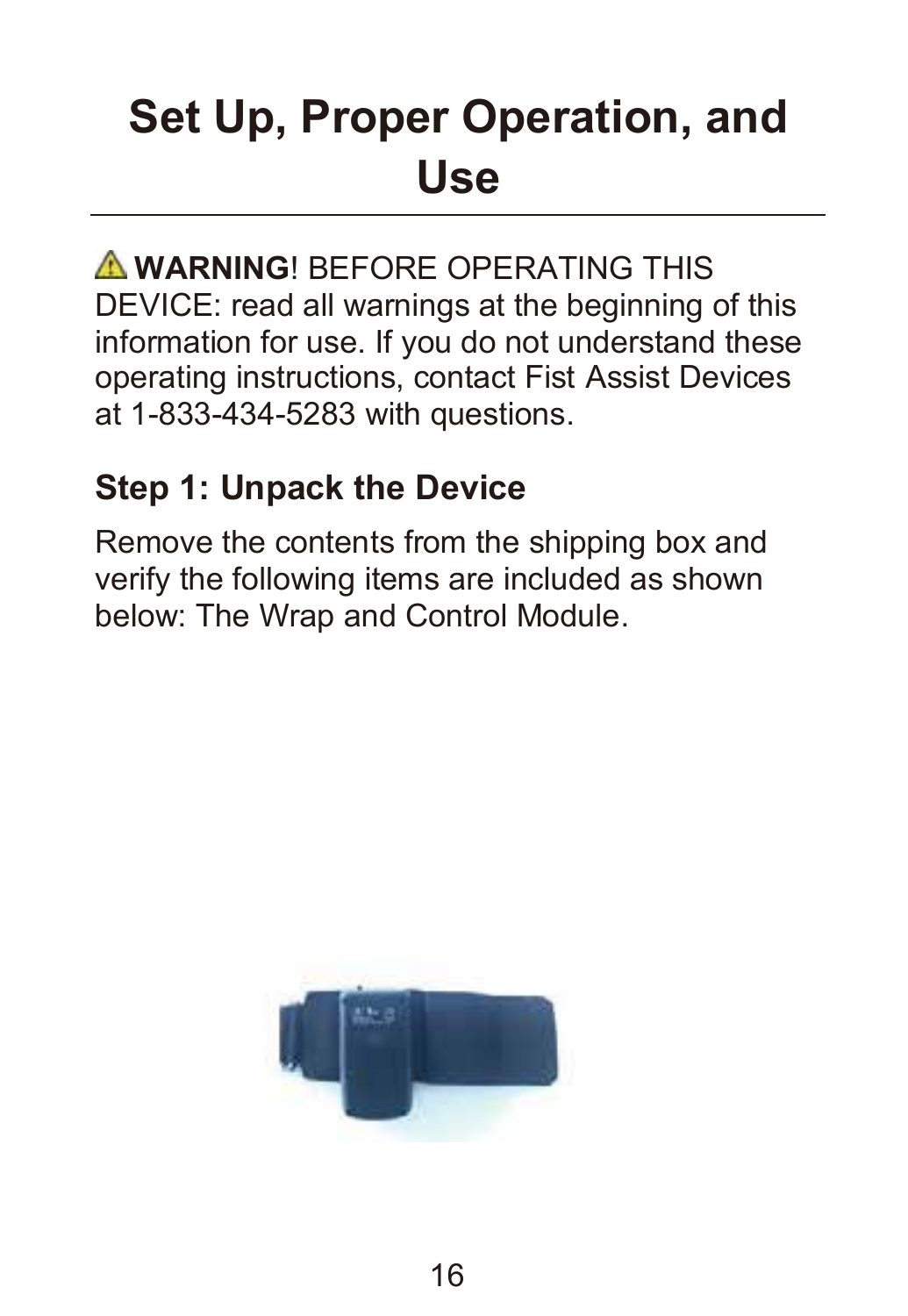

After unpacking the contents, inspect the shipment for any signs of damage or loss. If any damages are discovered, notify the carrier and the supplier, and retain all shipping cartons for examination.

### **Step 2: Install the Batteries**

Open the cover flap. Remove the battery door by lightly pressing on the finger grooves and sliding the door off. Be sure to install alkaline AA batteries with the correct polarity using the  $+$  and  $-$  signs found inside the Control Module. Re-attach the battery door by sliding it back onto the Control Module until a click is heard. Re-apply the cover flap.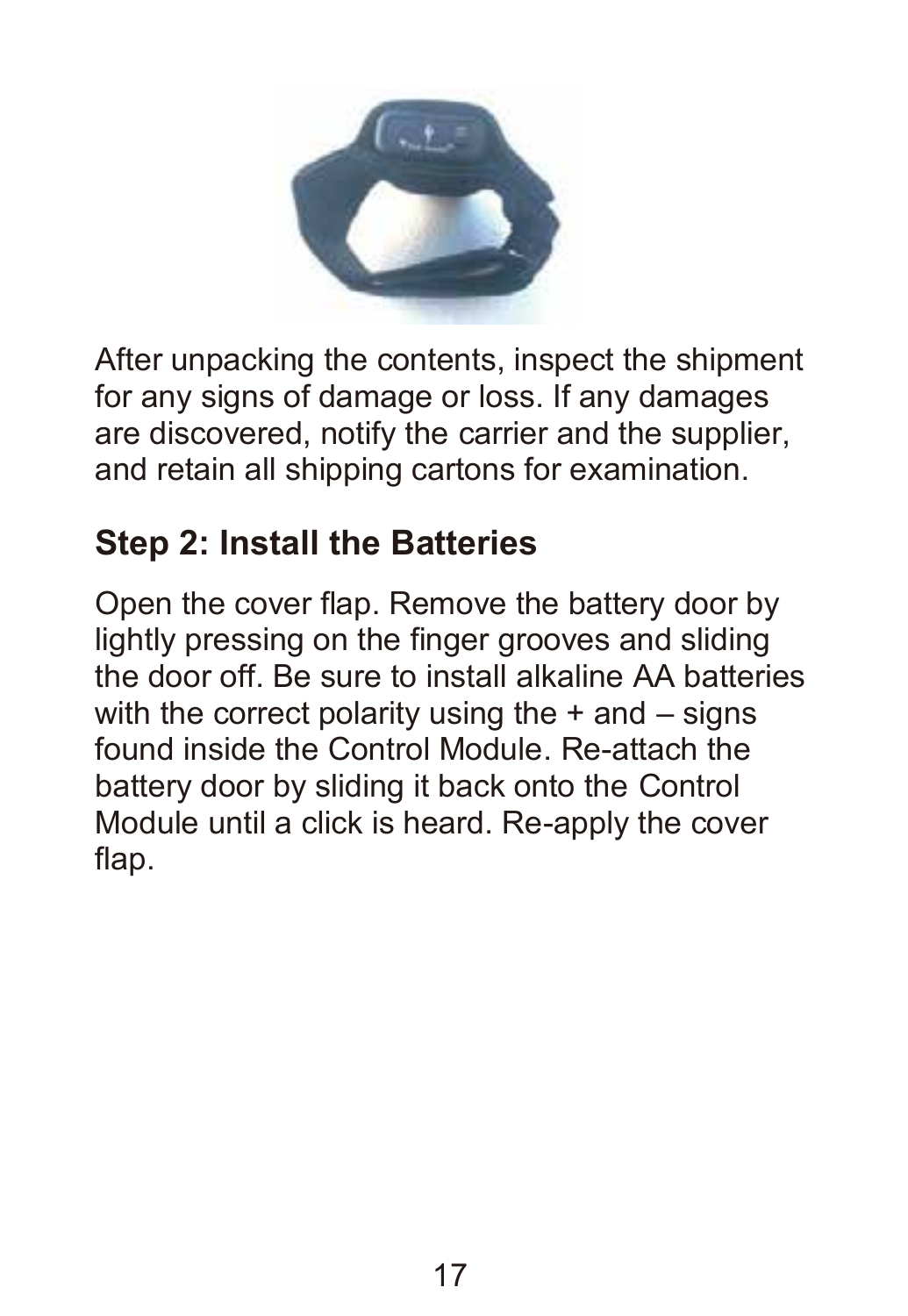

### **Step 3: Check for Proper Operation**

Momentarily depress (for 2 seconds) and release the button on the front panel. Check for pump sound / vibration and that the front indicator blinks green. Turn the device off by momentarily depressing the button again and ensure that the pump stops and the indicator light is off.

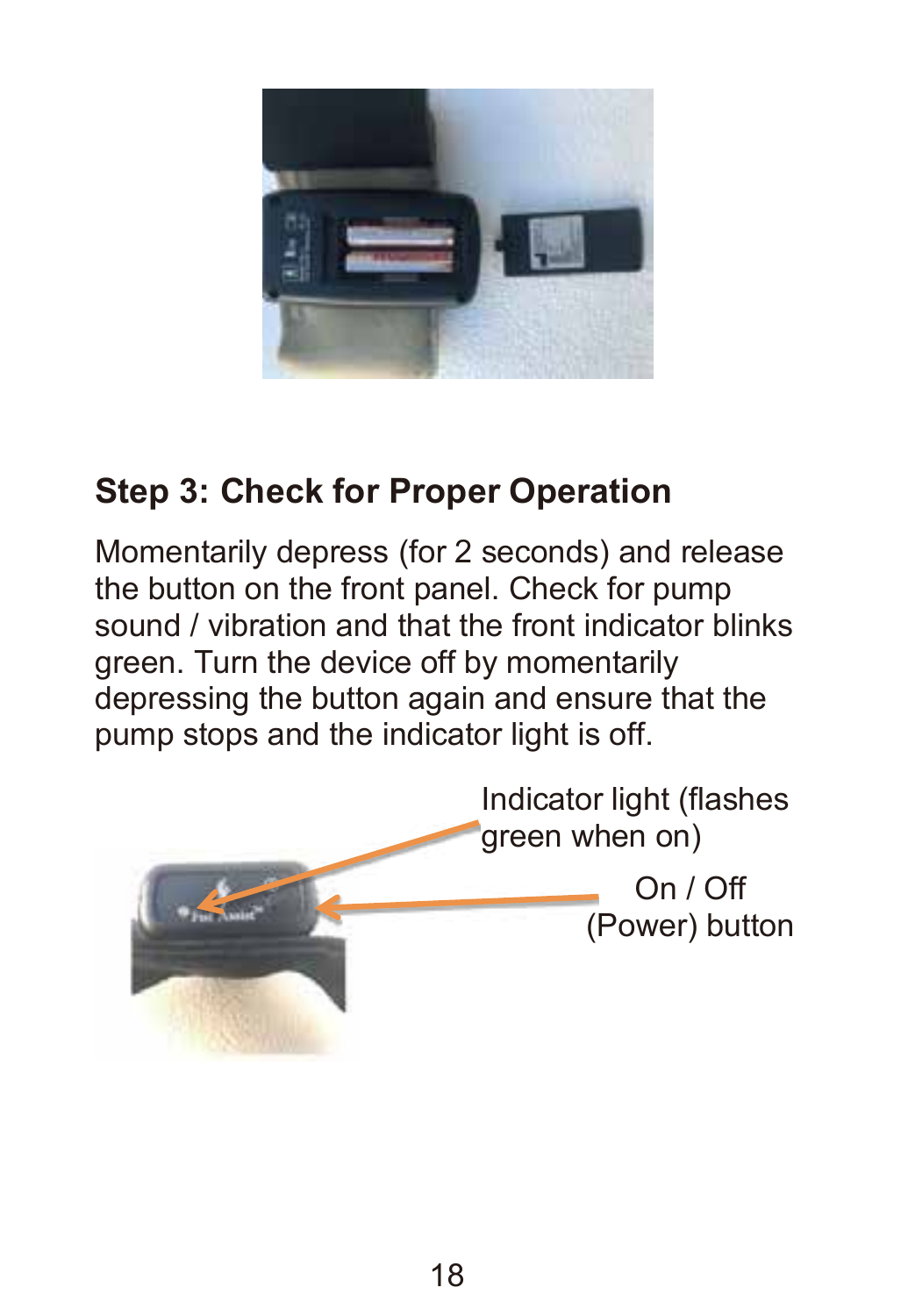## **Step 4: Use of the Device**

a. Apply the device to a clothed arm by sliding the Wrap over the hand and onto the arm with the front panel facing upward so it can be seen and operated by the user. The device should only be used over full clothing and never on direct skin.

b. The Control Module is to be centered over a line that extends from the thumb and up along the arm.

c. Locate the Wrap to just below the elbow or just below the shoulder.

d. Use the hook tape on the end of the strap to adjust the Wrap to be snug (not tight) on the arm.

e. Use the button on the front panel to start and stop device operation as shown in Step 3, above.

f. The device will shut OFF after one (1) hour of continuous therapy. Press the power button to turn the device back ON and continue therapy in accordance with your instructions. Typical daily usage is two (2) hours.

g. After removing the device always check for any irritation. In case of any irritation, discontinue use and contact Fist Assist.

The following photos are to illustrate proper positioning of the device only.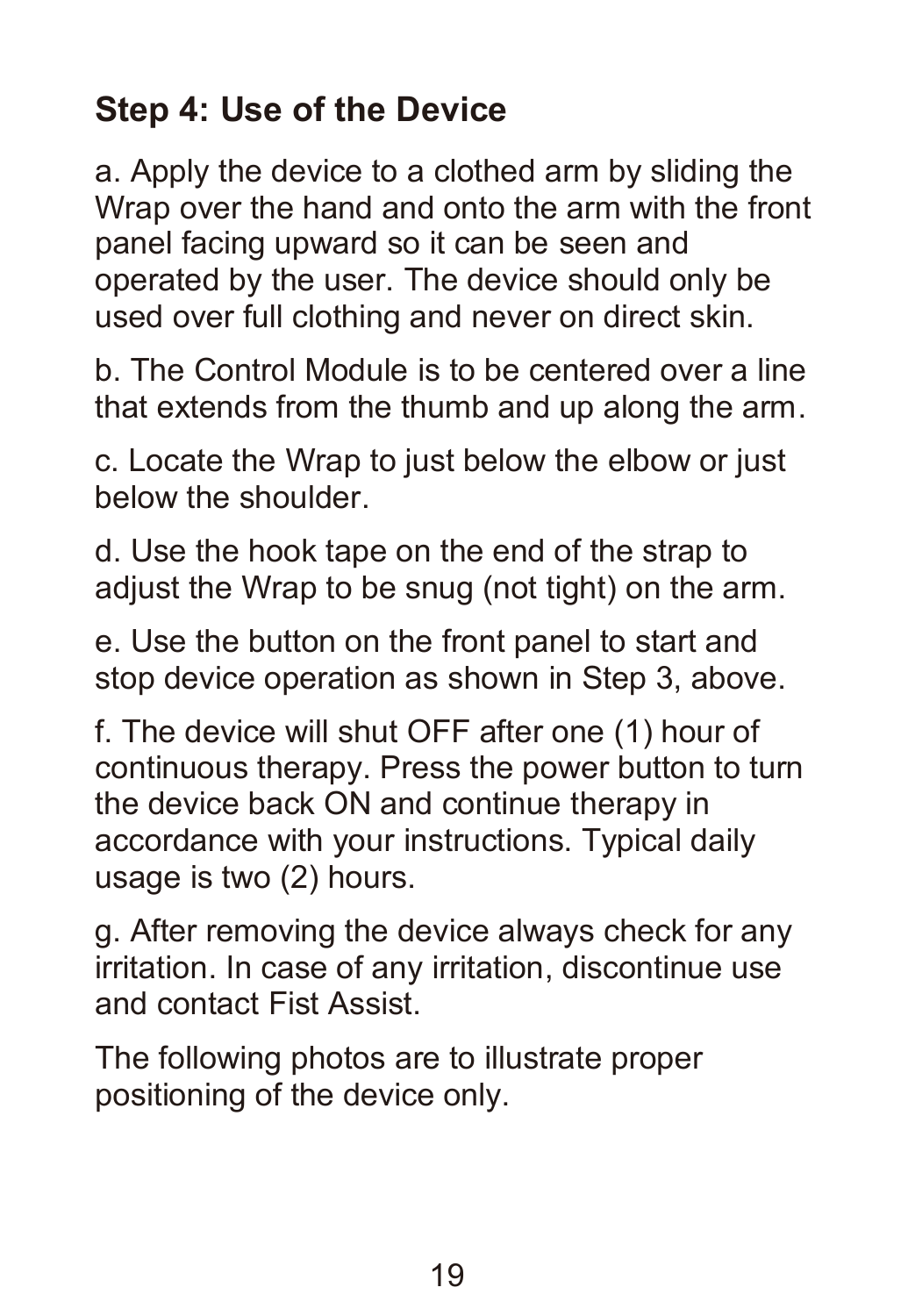

#### Control Module centered in line with thumb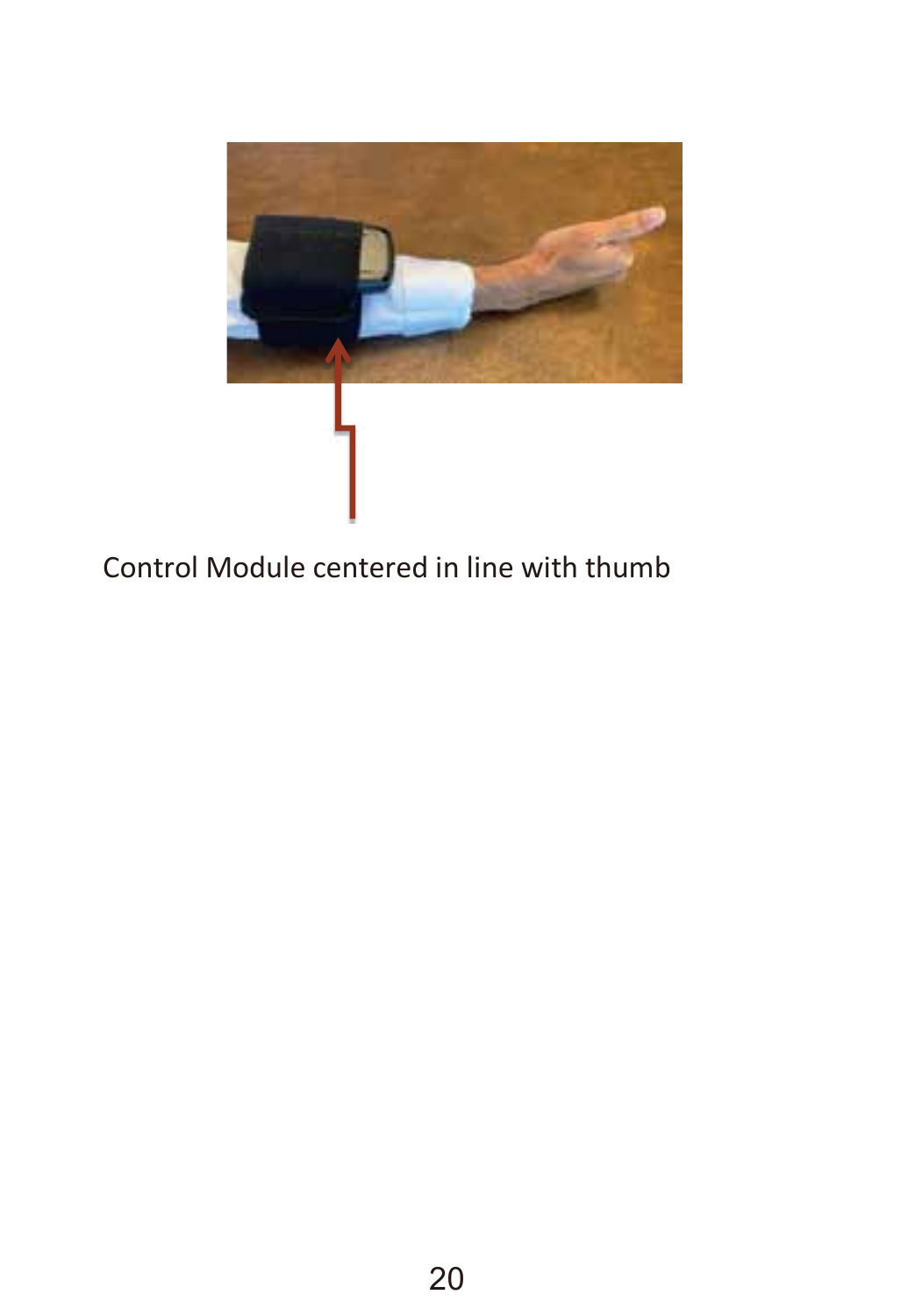## **Positioning the Device**

## **Applied just below the elbow**

Note alignment of the Control Module with the thumb



## **Applied just below the shoulder**

Note alignment of the Control Module with the thumb Thumb

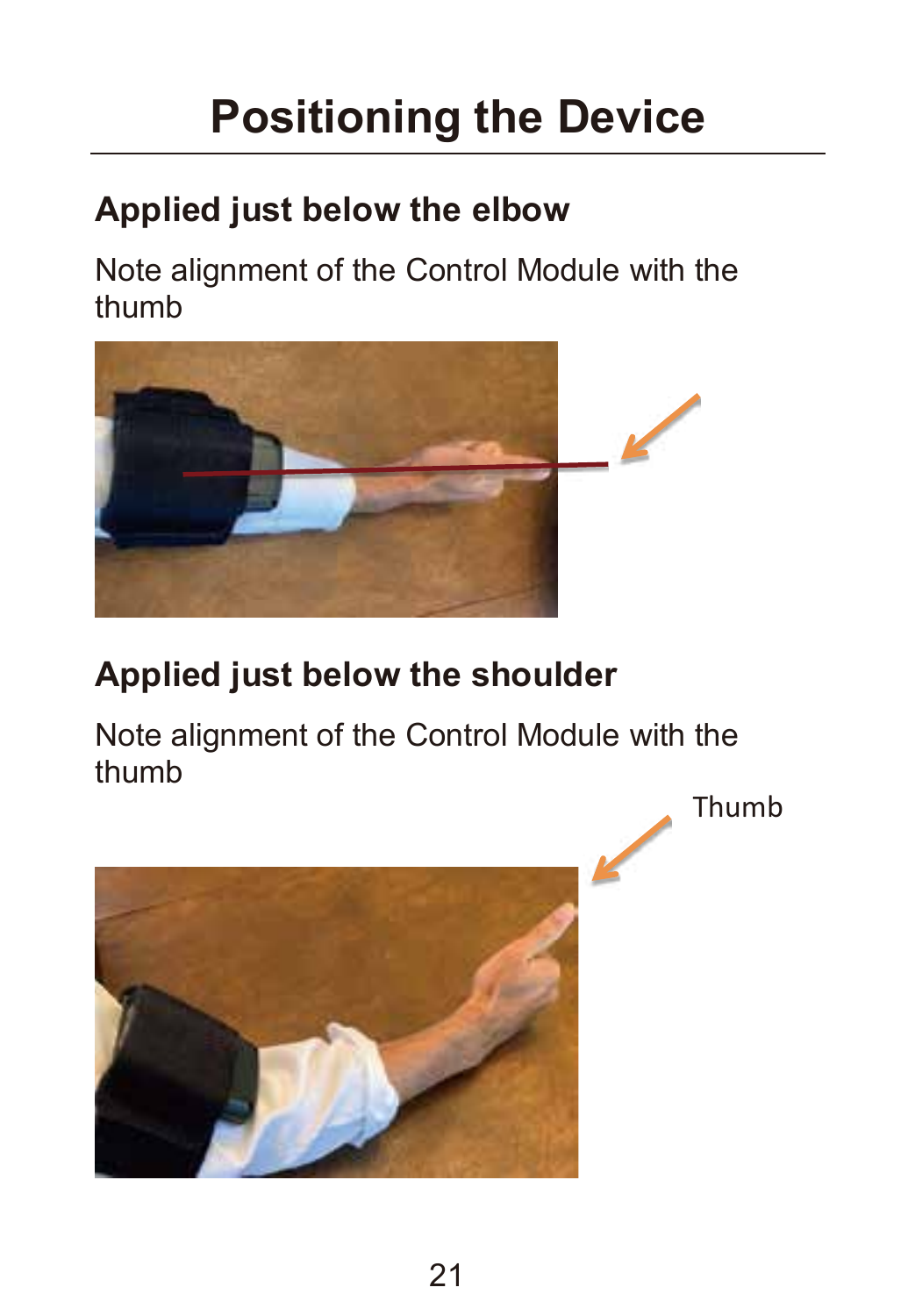## **Indicator LED**

The indicator LED flashes approximately once every 2 seconds to indicate that the device is "ON".

- GREEN flashing LED indicates that the battery has adequate charge remaining for therapy.

- ORANGE flashing LED indicates the battery charge is low and batteries require replacement soon.

### **Audio Indicator**

An audio indicator within the Control Module has two functions:

- 1. It will emit a single short "beep" when the power button is pressed to either turn the device on or off.
- 2. The Control Module will emit 3 short beeps when the system shuts down.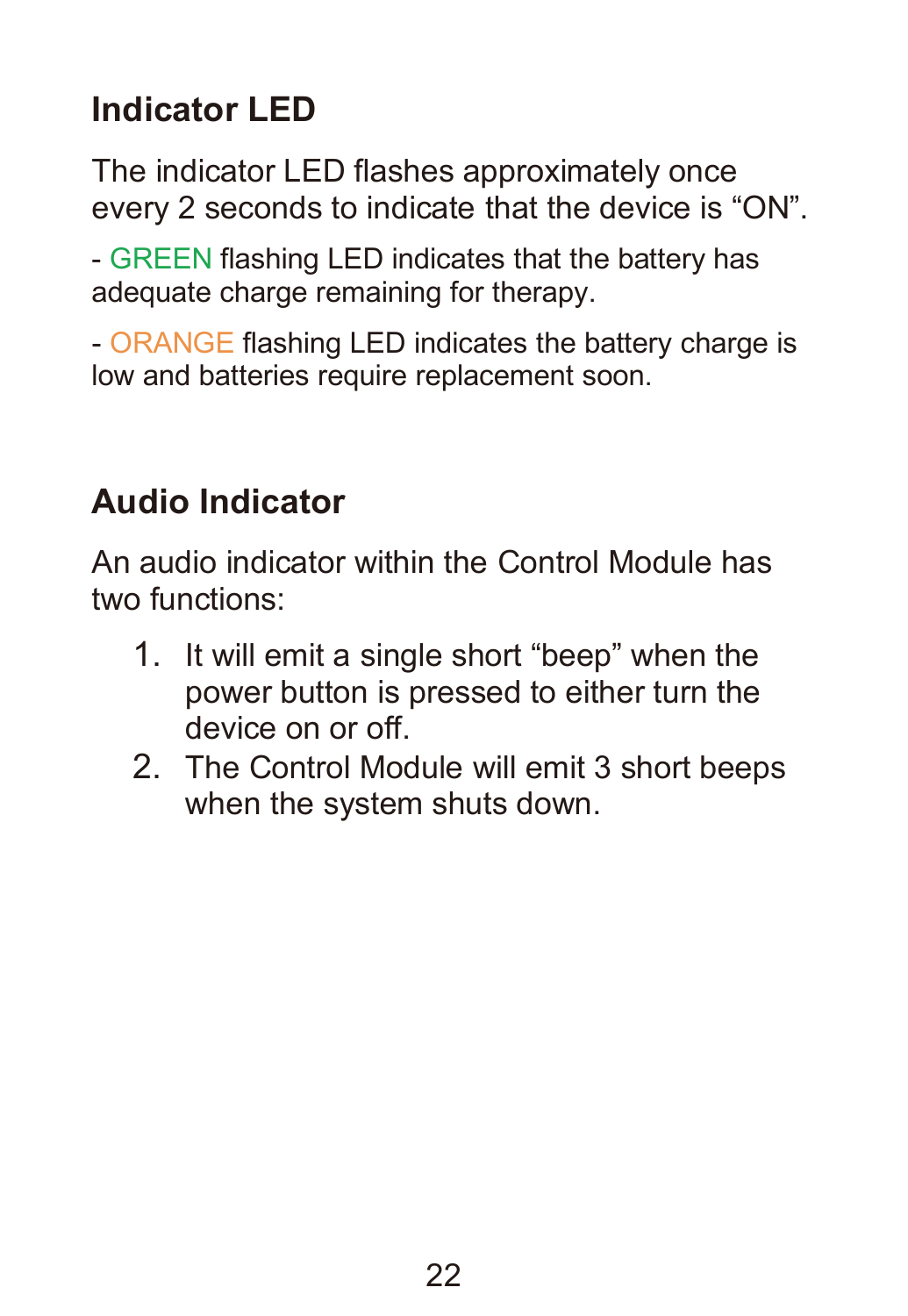## **Storage**

Keep the device in a safe, dry location using the box that it came in. Make sure the device is off by ensuring that the indicator light is no longer blinking.

If it is anticipated that the device will not be used for several months or longer, remove the batteries from the Control Module. Also ensure the storage location is safe from any liquids that may drip inside the Control Module and damage its internal components.

## **Cleaning**

The Fist Assist Model FA-1 is supplied nonsterile. It is suggested to clean the device once per week. Use only a cloth, dampened with water (no soaps or detergents) to wipe the outside surfaces of the Control Module and Wrap. Allow to dry in air before use. Do not autoclave, and do not use automated cleaning methods, or immerse the Control Module or Wrap in liquid as damage may occur. Never spray cleaning agents or other fluids directly onto the Control Module. The Control Module should be surface cleaned only - do NOT immerse.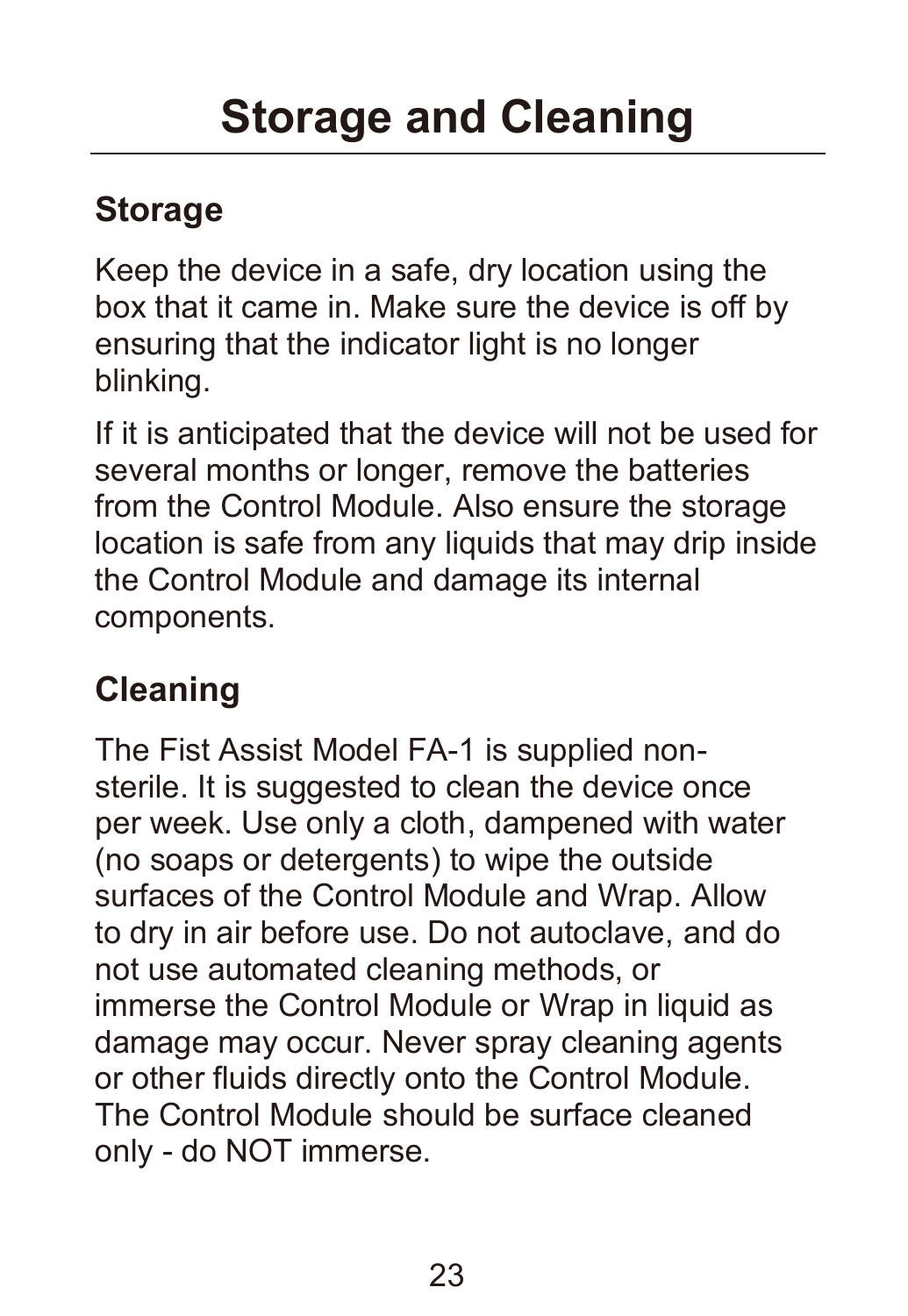If the device's Control Module is exposed to liquids, turn off the unit, remove the batteries, dry the unit thoroughly, and test the device to evaluate for proper operation before reapplying to the arm for use.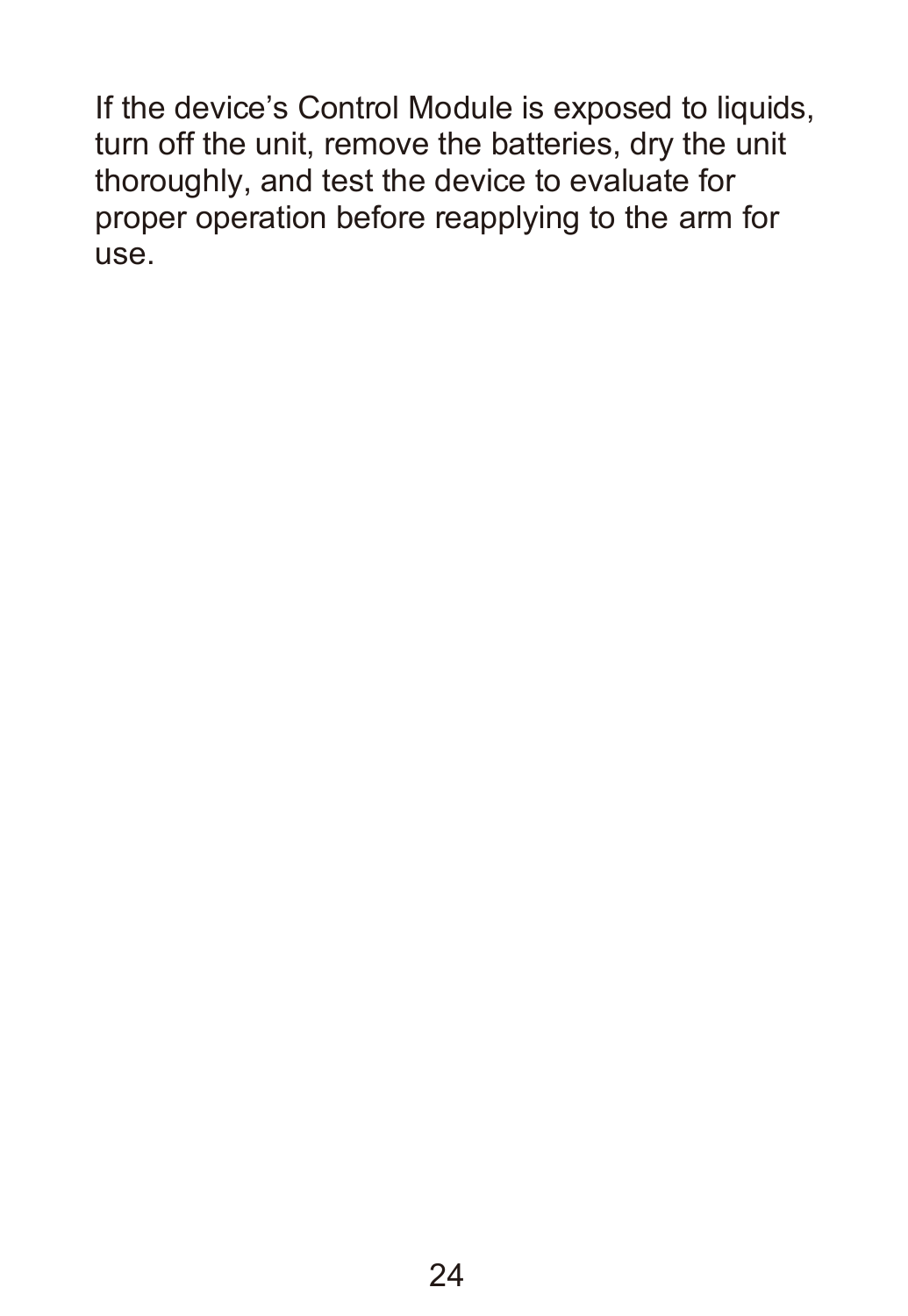# **Technical Specifications**

## **List of Technical Specifications**

The following table lists the technical specifications for the Fist Assist Model FA-1 device:

| <b>Item</b>                                    | <b>Specification</b>                                                                                                                                             |  |
|------------------------------------------------|------------------------------------------------------------------------------------------------------------------------------------------------------------------|--|
| Dimensions of<br><b>Control Module</b>         | 9.9 CM x 5.6 CM x 2.4 CM<br>(Length x Width x Depth)                                                                                                             |  |
| Weight<br>including Wrap<br>and batteries      | 160 g (0.35 lbs.)                                                                                                                                                |  |
| Battery                                        | AA alkaline 1.5V (IEC type LR6)<br>(2 Required)                                                                                                                  |  |
| Principle<br>Technology                        | Pressure Sensor Type:<br>Semiconductor strain gauge<br>pressure transducer                                                                                       |  |
| Operational<br><b>Fnvironmental</b><br>I imits | Temperature = $5^{\circ}$ C to 40 $^{\circ}$ C<br>Humidity = $15\%$ to 93% relative<br>humidity, non-condensing<br>Atmospheric pressure = 700 hPa<br>to 1060 hPa |  |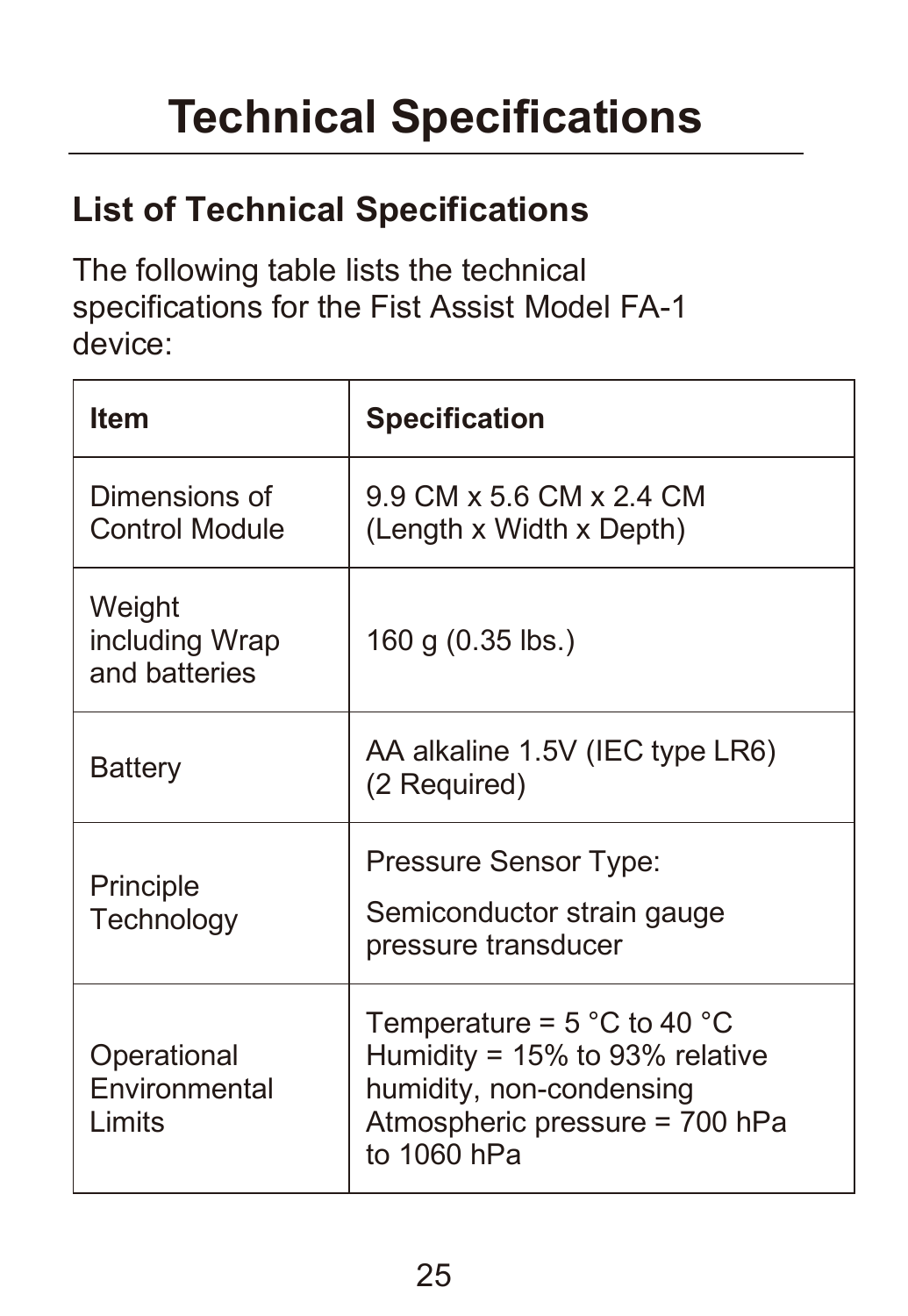| <b>Item</b>                                               | <b>Specification</b>                                                                                                                                                                                                                                                 |
|-----------------------------------------------------------|----------------------------------------------------------------------------------------------------------------------------------------------------------------------------------------------------------------------------------------------------------------------|
| Transport /<br>Storage<br>Environmental<br>I imits        | $-25^{\circ}$ C to $+5^{\circ}$ C, and<br>+5°C to +35°C at a relative<br>humidity up to 90% non-<br>condensing<br>>35°C to 70°C at a water vapor<br>pressure up to 50hPa after the<br>device has been removed from its<br>packaging and subsequently<br>between uses |
| Rated Applied<br>Pressure<br>Range                        | 10 to 60 mmHg                                                                                                                                                                                                                                                        |
| <b>Rated Pressure</b><br>Accuracy                         | ±5 mmHg or 10% whichever is<br>greater                                                                                                                                                                                                                               |
| Protection<br><b>Against Electric</b><br>Shock            | Type BF applied parts (Per IEC<br>$60601-1)$                                                                                                                                                                                                                         |
| Protection<br>Against Ingress<br>of Solids and<br>Liquids | IP22 which means the device is<br>protected against ingress of<br>hazardous parts larger than 12.5<br>mm and, vertically dripping water<br>when the enclosure is tilted at an<br>angle of 15° from its normal position                                               |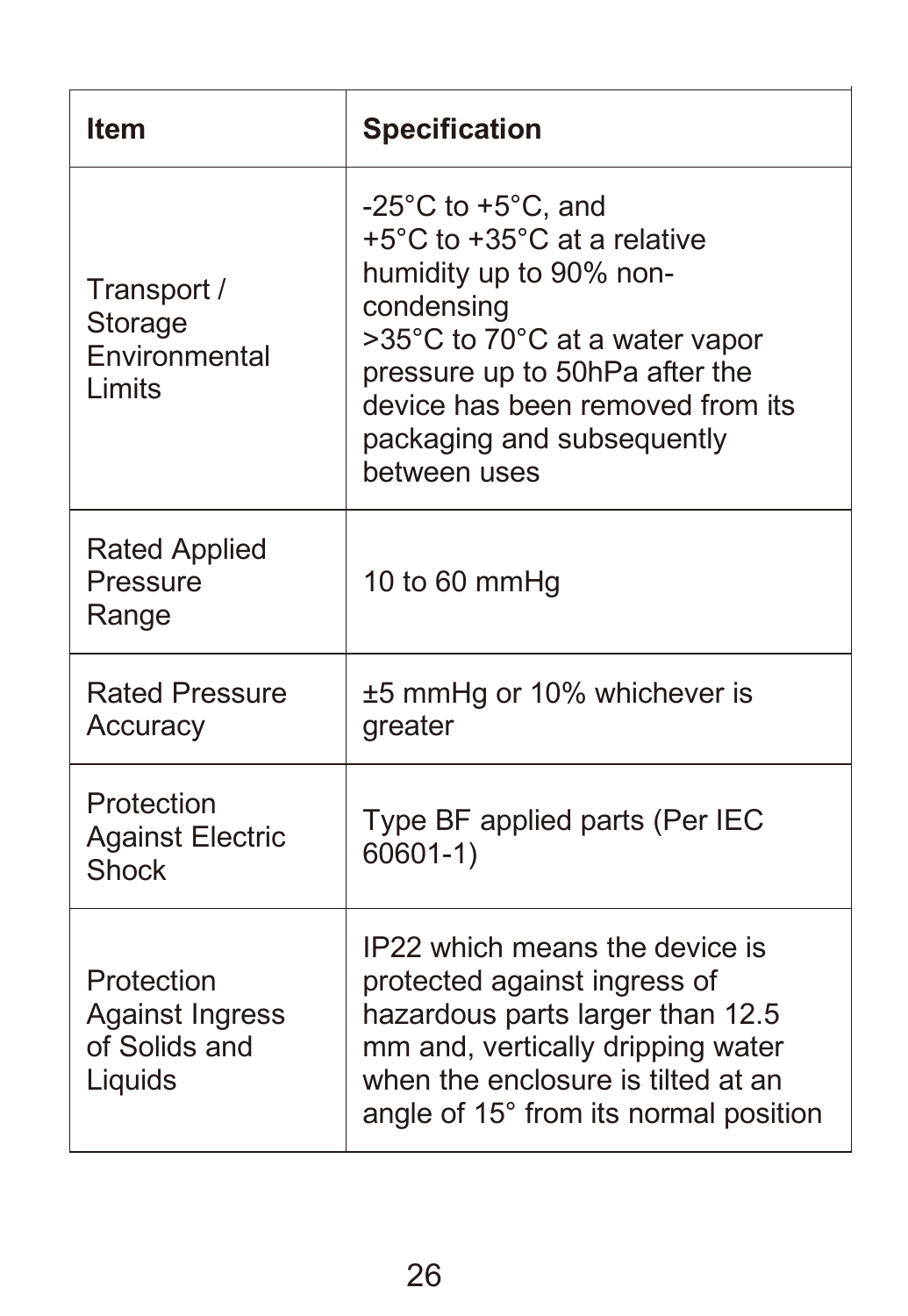| <b>Item</b>              | <b>Specification</b>                                                                                            |  |
|--------------------------|-----------------------------------------------------------------------------------------------------------------|--|
| Mode of<br>Operation     | Continuous                                                                                                      |  |
| Fire Hazard              | Not suitable for use in the presence<br>of flammable anesthetics mixture<br>with air, oxygen, or nitrous oxide. |  |
| Battery Life             | The device will operate for<br>approximately 30 hours on a fresh<br>set of batteries                            |  |
| Low battery<br>indicator | The device will operate for<br>approximately 10 hours after the low<br>battery indicator illuminates            |  |
| Service Life             | The service life of the device is<br>approximately 1000 hours                                                   |  |
| Applied Part<br>Type     | ВF                                                                                                              |  |

### **Battery Service Life**

Two "AA" 1.5V alkaline-type batteries used in the device yield a typical service life of 30 hours.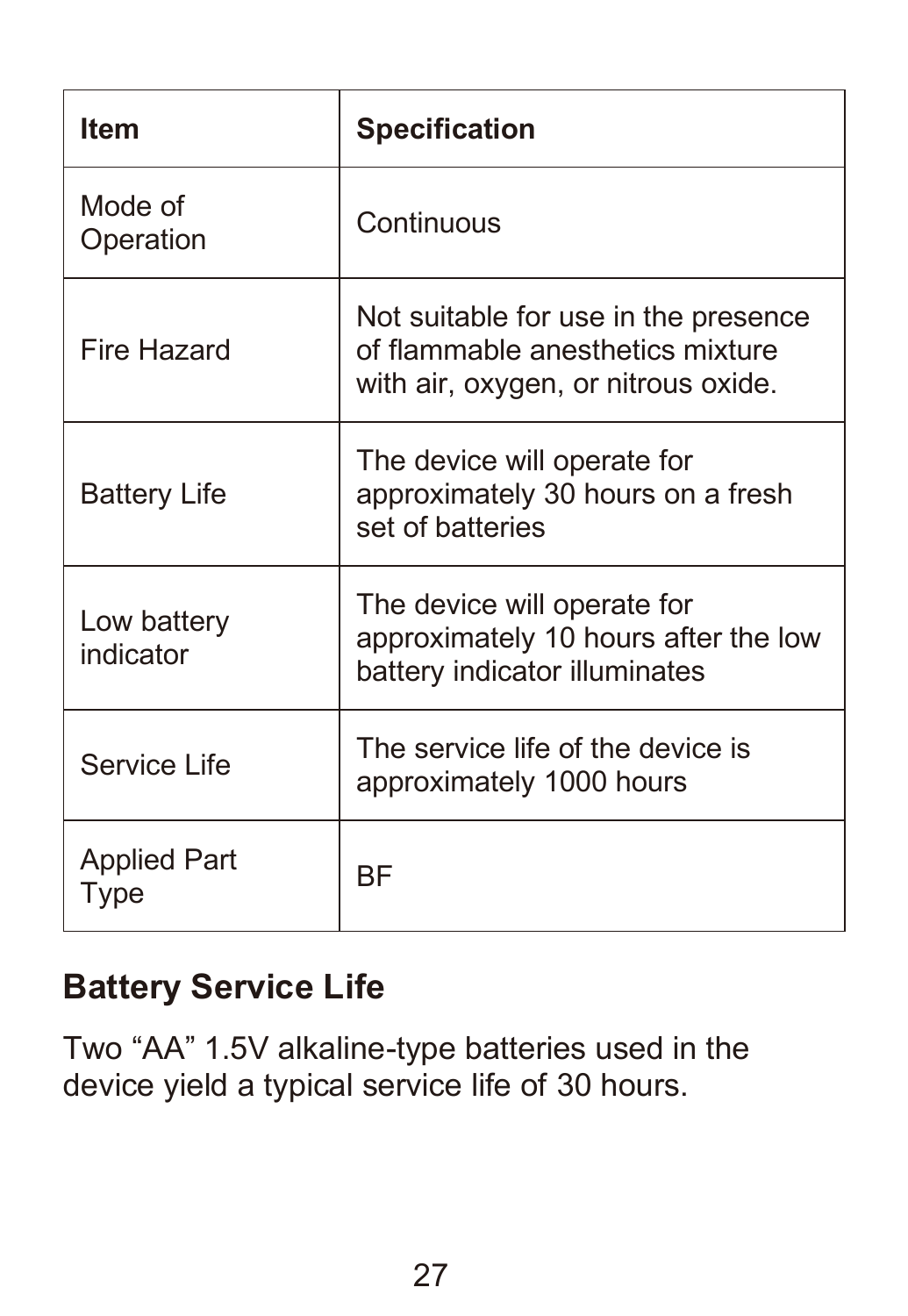## **Operation Modes**

The Fist Assist Model FA-1 has a single operation mode. When powered on it goes through a pressure cycle wherein the air bladder inflates to 60 mmHg and is held at that pressure for 20 seconds. The air bladder is then deflated to 10 mmHg or less and that pressure is held for 55 seconds. This cycle is continued until the power button is pressed. Bladder pressure as a function of time is shown below.

### **Electromagnetic Compatibility**

#### **Classi�ication and Standards**

The Fist Assist Model FA-1 meets the electrical safety requirements of:

• IEC 60601-1/EN 60601-1,/AAMI-ANSI ES 60601-1/IEC/EN 60601-1-2

#### **Manufacturer's Declaration Table**

The information contained in this section (such as separation distances) is specifically written with regard to the Fist Assist Model FA-1

#### **General Notes**

In the event this device interferes with other devices or that other devices interfere with operation of this device, take the following steps: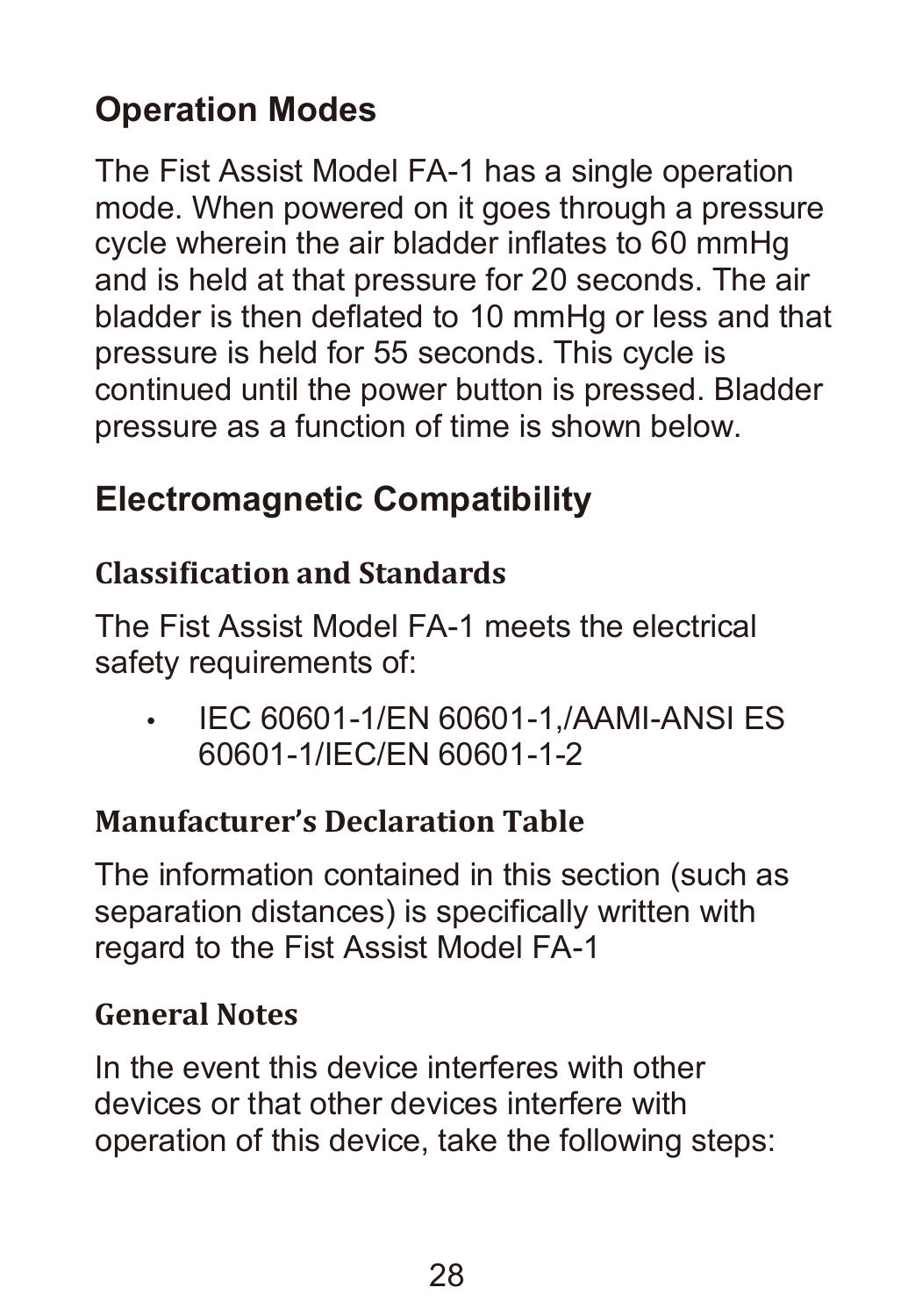- Move the devices farther away from each other.
- Move the cord from the other devices as far apart as possible.

Medical equipment needs special precautions regarding EMC and must be installed and put into service according to the information provided in this IFU. Portable and mobile RF communications equipment (cell phones, wireless networks, etc.) can affect medical equipment. The following tables will help the user understand the EMC environment including how far away wireless devices should be kept to best ensure correct operation of the Fist Assist Model FA-1. Guidance & Manufacturer's Declaration -Electromagnetic Emissions

The Fist Assist Model FA-1 device is intended for use in the electromagnetic environment specified below. The customer or the user of the device should assure that it is used in such an environment.

| <b>Emissions test</b>               | Compliance | <b>Electromagnetic environment</b><br>- quidance                                                                               |
|-------------------------------------|------------|--------------------------------------------------------------------------------------------------------------------------------|
| RF emissions<br>CISPR 11            | Group 1    | The device uses RF energy only<br>for its internal function.                                                                   |
| RF emissions<br>CISPR <sub>11</sub> | Class B    | Therefore, its RF emissions are<br>very low and are not likely to<br>cause any interference in<br>nearby electronic equipment. |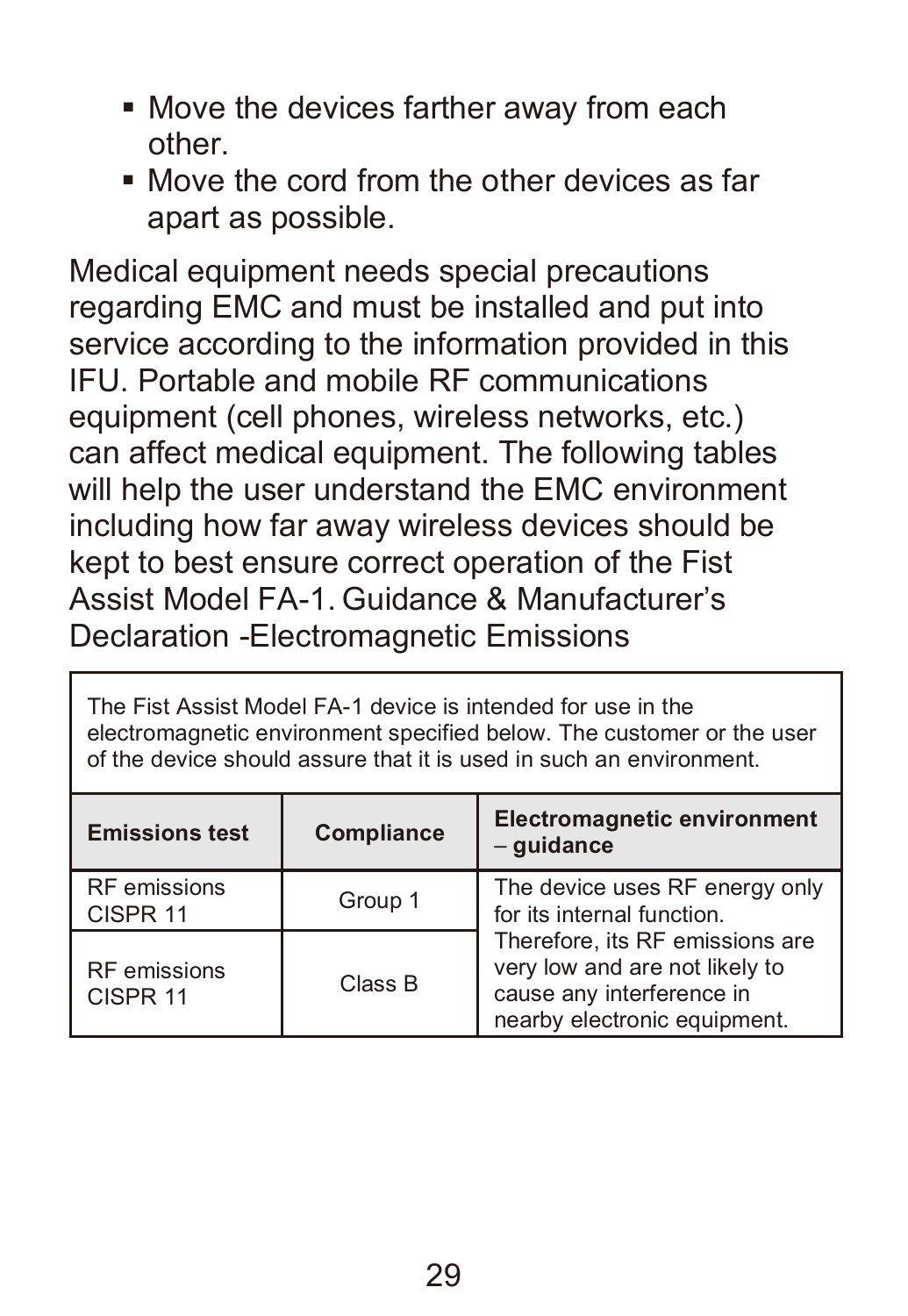#### **Guidance & Manufacturer's Declaration-Electromagnetic Immunity**

During immunity testing, the Fist Assist Model FA-1 maintained its ability to function within specification.

The device is intended for use in the electromagnetic environment specified below. The customer or the user of the device should assure that it is used in such an environment.

| <b>Immunity test</b>                                                       | <b>IEC 60601 test</b><br>level | <b>Compliance level</b>       |
|----------------------------------------------------------------------------|--------------------------------|-------------------------------|
| Electrostatic<br>discharge (ESD)<br>IEC 61000-4-2                          | ±8 kV contact<br>±15 kV air    | $±8$ kV contact<br>±15 kV air |
| Radiated RF<br>IEC 61000-4-3                                               | 10V/m<br>80 MHz to 2.7 GHz     | 10V/m                         |
| Power Frequency<br><b>Magnetic Field</b><br>Immunity Test IEC<br>61000-4-8 | $30$ A/m                       | $30$ A/m                      |

NOTE 1. At 80 MHz and 800 MHz, the higher frequency range applies. NOTE 2. These guidelines may not apply in all situations.

Electromagnetic propagation is affected by absorption and reflection from structures, objects and people.

Field strengths from fixed transmitters, such as base stations for radio (cellular/cordless) telephones and land mobile radios, amateur radio, AM and FM radio broadcast and TV broadcast cannot be predicted theoretically with accuracy. To assess the electromagnetic environment due to fixed RF transmitters, an electromagnetic site survey should be considered. If the measured field strength in the location in which device is used exceeds the applicable RF compliance level above, the device should be observed to verify normal operation. If abnormal performance is observed, additional measures may be necessary, such as re-orienting or relocating the device

<sup>b</sup> Over the frequency range 150 kHz to 80 MHz, field strengths less than 3 V/m.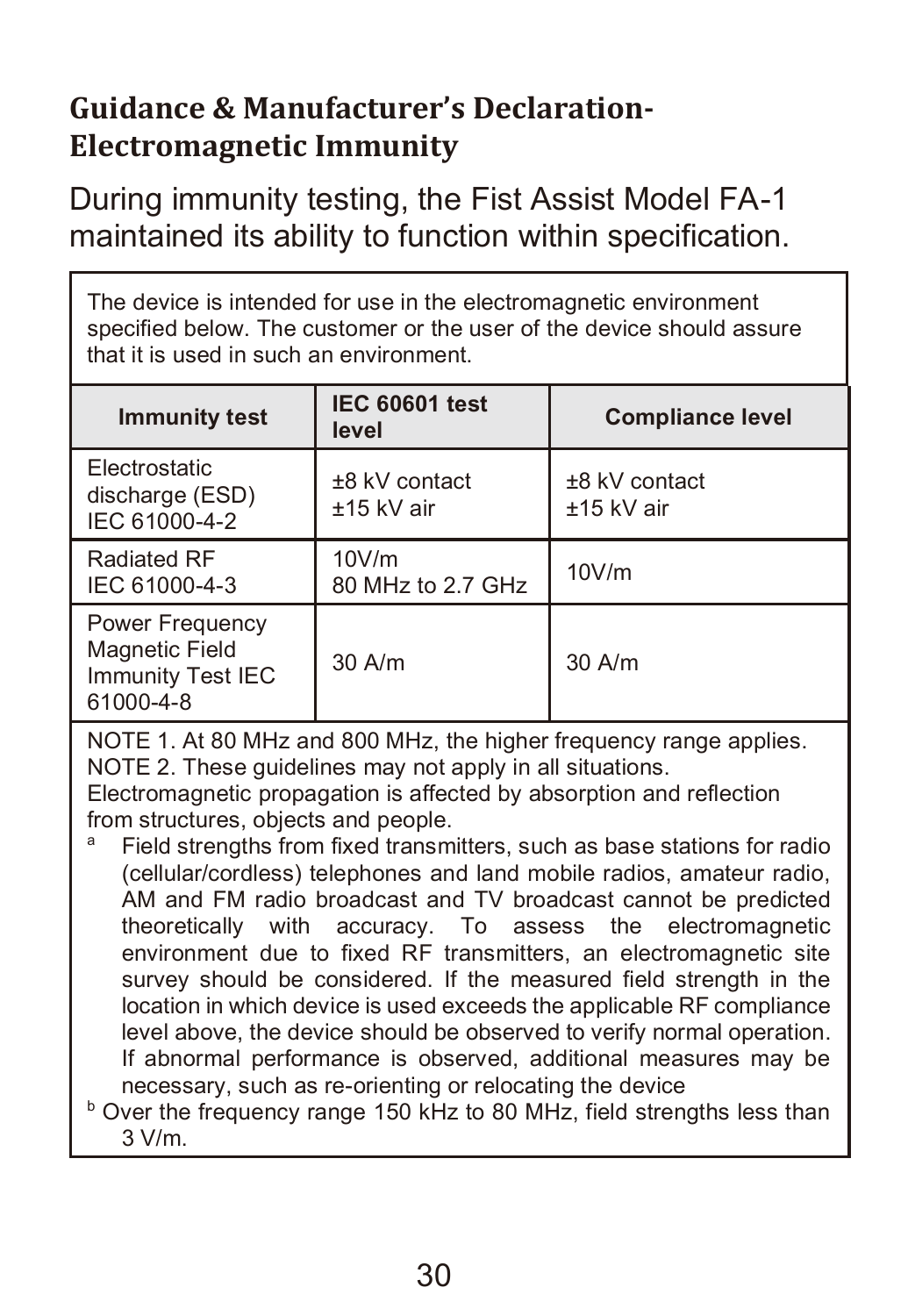#### **Recommended Separation Distances**

#### Between portable and mobile RF communications equipment and the Fist Assist Model FA-1

The Fist Assist Model FA-1 is intended for use in an electromagnetic environment in which radiated RF disturbances are controlled. Home network devices, mobile phones, cordless telephones and their base stations, and walkie-talkies can affect this equipment and should be kept at least a distance d away from the equipment. The customer or the user of the Fist Assist Model FA-1 can help prevent electromagnetic interference by maintaining a minimum distance between portable and mobile RF communications equipment (transmitters) and the Fist Assist Model FA-1 as recommended below, according to the maximum output power of the communications equipment.

| Rated<br>maximum                  | Separation distance according to frequency of<br>transmitter (m) |                             |                       |  |
|-----------------------------------|------------------------------------------------------------------|-----------------------------|-----------------------|--|
| output<br>power of<br>transmitter | 150 kHz to 80<br><b>MHz</b>                                      | 80 MHz to 800<br><b>MHz</b> | 800 MHz to<br>2.5 GHz |  |
| W                                 | $d = 1.2\sqrt{P}$                                                | $d = 1.2\sqrt{P}$           | $d = 2.3\sqrt{P}$     |  |
| 0.01                              | 0.12                                                             | 0.12                        | 0.23                  |  |
| 0.1                               | 0.37                                                             | 0.37                        | 0.74                  |  |
|                                   | 1.17                                                             | 1.17                        | 2.33                  |  |
| 10                                | 3.69                                                             | 3.69                        | 7.38                  |  |
| 100                               | 11.67                                                            | 11.67                       | 23.33                 |  |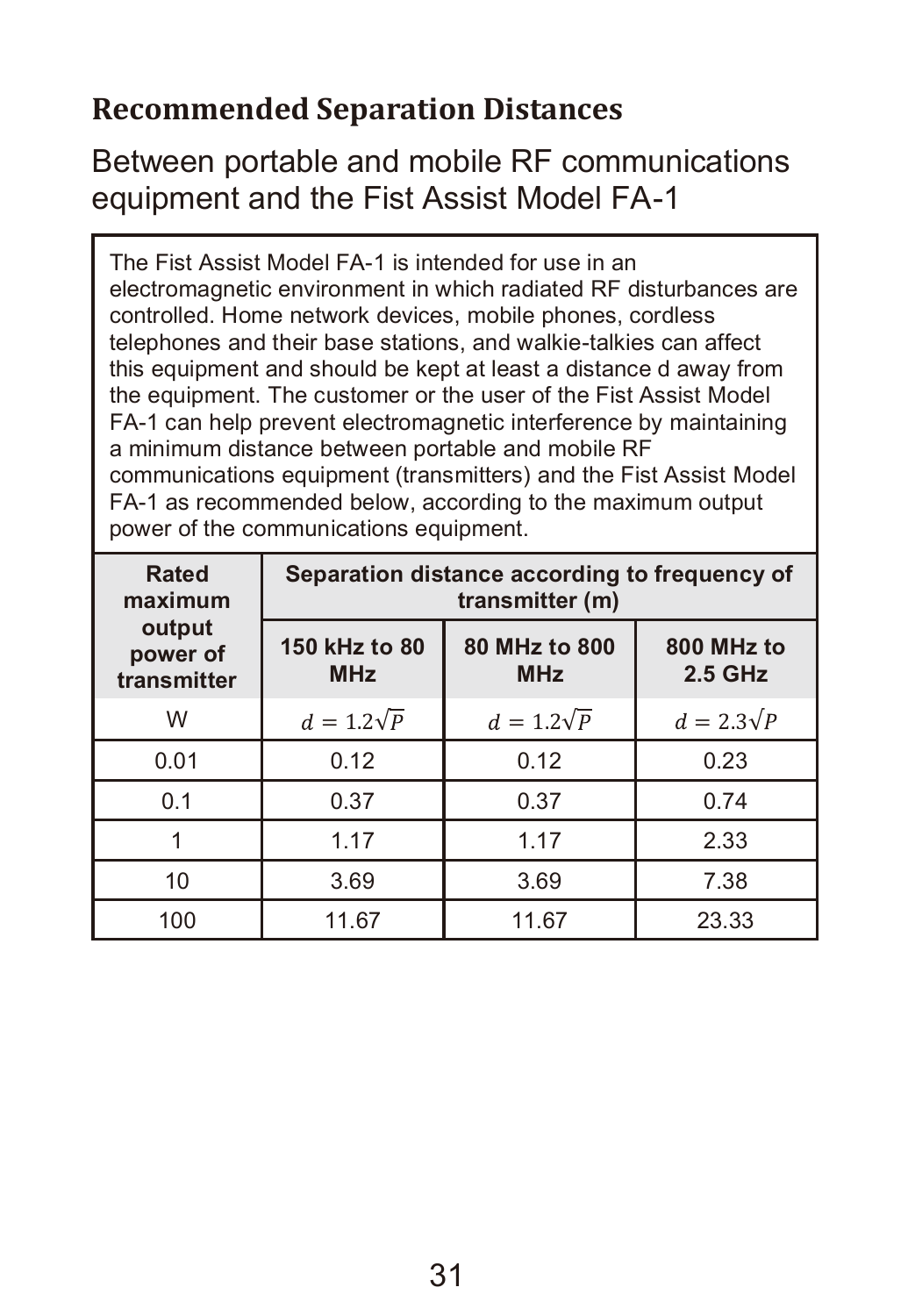For transmitters rated at a maximum output power not listed above, the recommended separation distance *d* in meters (m) can be estimated using the equation applicable to the frequency of the transmitter, where *P* is the maximum output power rating of the transmitter in watts (W) according to the transmitter manufacturer. NOTE 1. At 80 MHz and 800 MHz, the separation distance for the higher frequency range applies.

NOTE 2. These guidelines may not apply in all situations. Electromagnetic propagation is affected by absorption and reflection from structures, objects and people.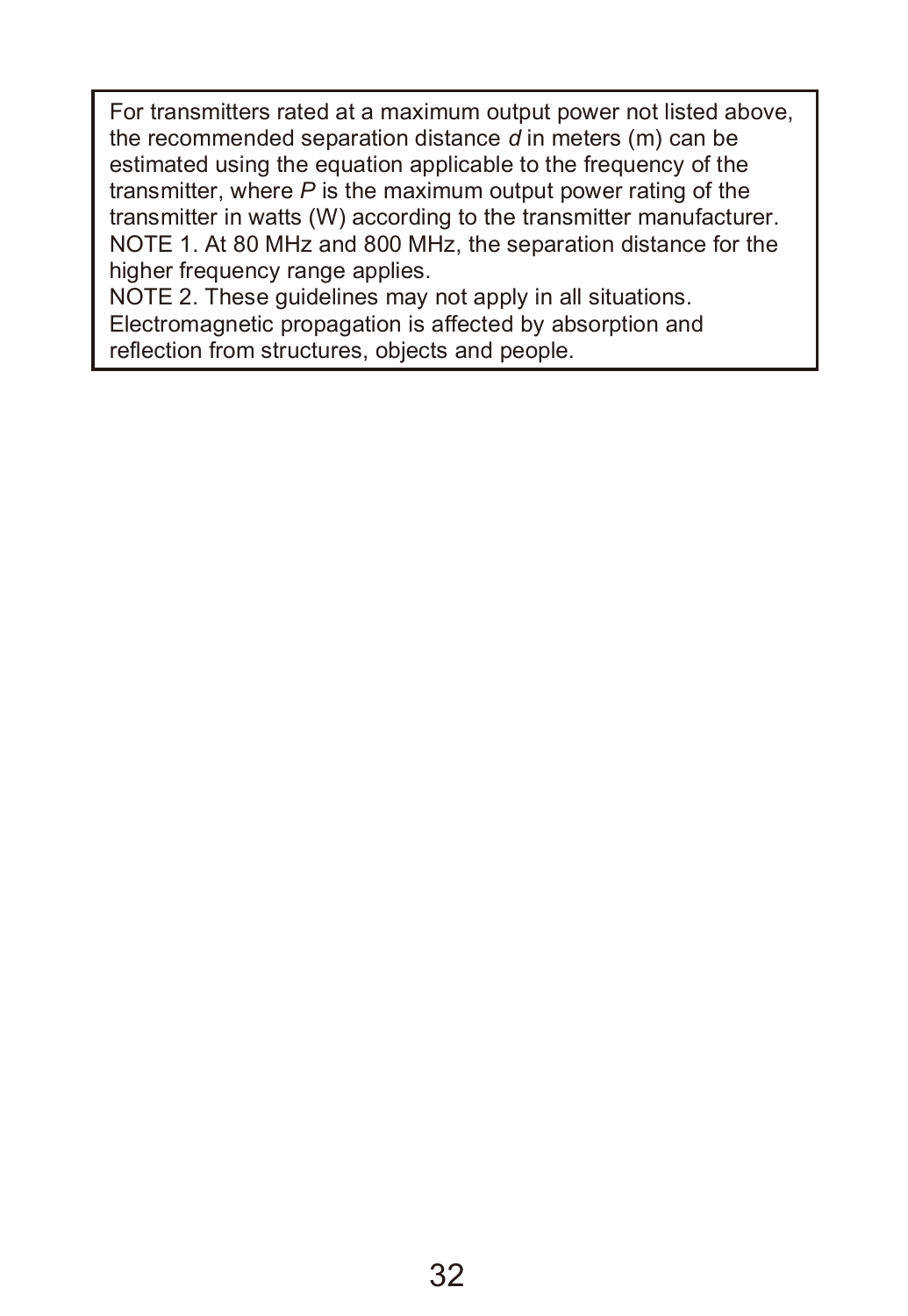| <b>Problem</b>                         | <b>Solution</b>                                                                                                                                                                                           |  |
|----------------------------------------|-----------------------------------------------------------------------------------------------------------------------------------------------------------------------------------------------------------|--|
| What if the<br>device double<br>beeps? | The device is sensing a pressure<br>issue and must be reset. Replace<br>with new batteries or reset by<br>removing the batteries from the<br>battery compart, then reinsert in<br>the proper orientation. |  |
| How do I turn it                       | Hold the start button for 2                                                                                                                                                                               |  |
| on?                                    | seconds then release.                                                                                                                                                                                     |  |
| How do I turn it                       | Press and release the center                                                                                                                                                                              |  |
| off?                                   | button.                                                                                                                                                                                                   |  |
| How do I<br>change<br>batteries?       | Battery compartment is on the<br>back of the Control Module, Make<br>sure batteries are fresh alkaline<br>batteries and in the proper<br>orientation.                                                     |  |
| How can I do a                         | Reset by removing the batteries                                                                                                                                                                           |  |
| hard reset the                         | from the battery compart, then                                                                                                                                                                            |  |
| device?                                | reinsert in the proper orientation.                                                                                                                                                                       |  |
| When do I                              | When device color light turns to                                                                                                                                                                          |  |
| change the                             | yellow, this indicates that it is time                                                                                                                                                                    |  |
| batteries?                             | to replace the batteries.                                                                                                                                                                                 |  |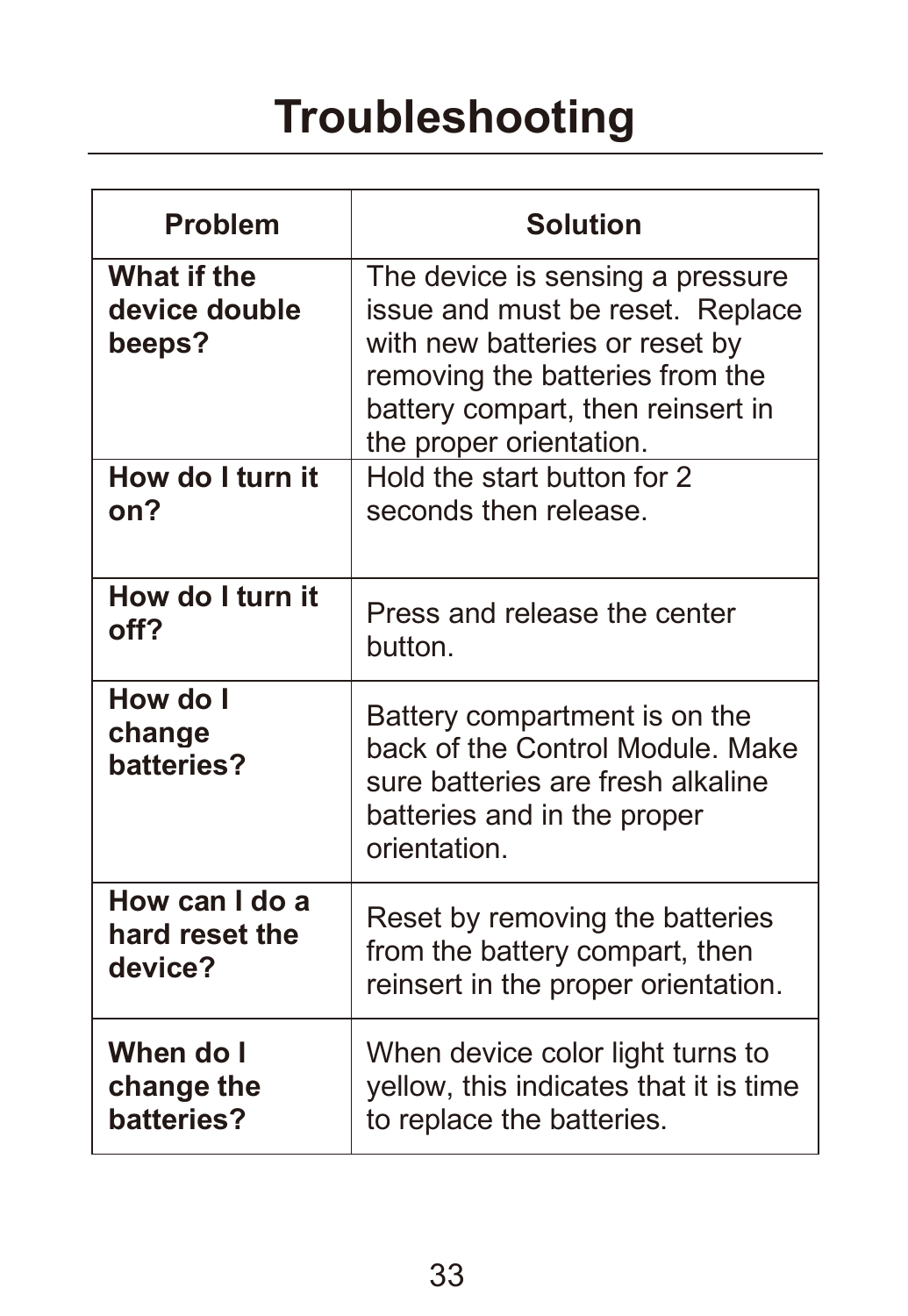| If it gets<br>damaged or is<br>not working,<br>how do I return<br>it? | Please contact your authorized<br>dealer from which you<br>purchased the device for<br>refund or replacement. |
|-----------------------------------------------------------------------|---------------------------------------------------------------------------------------------------------------|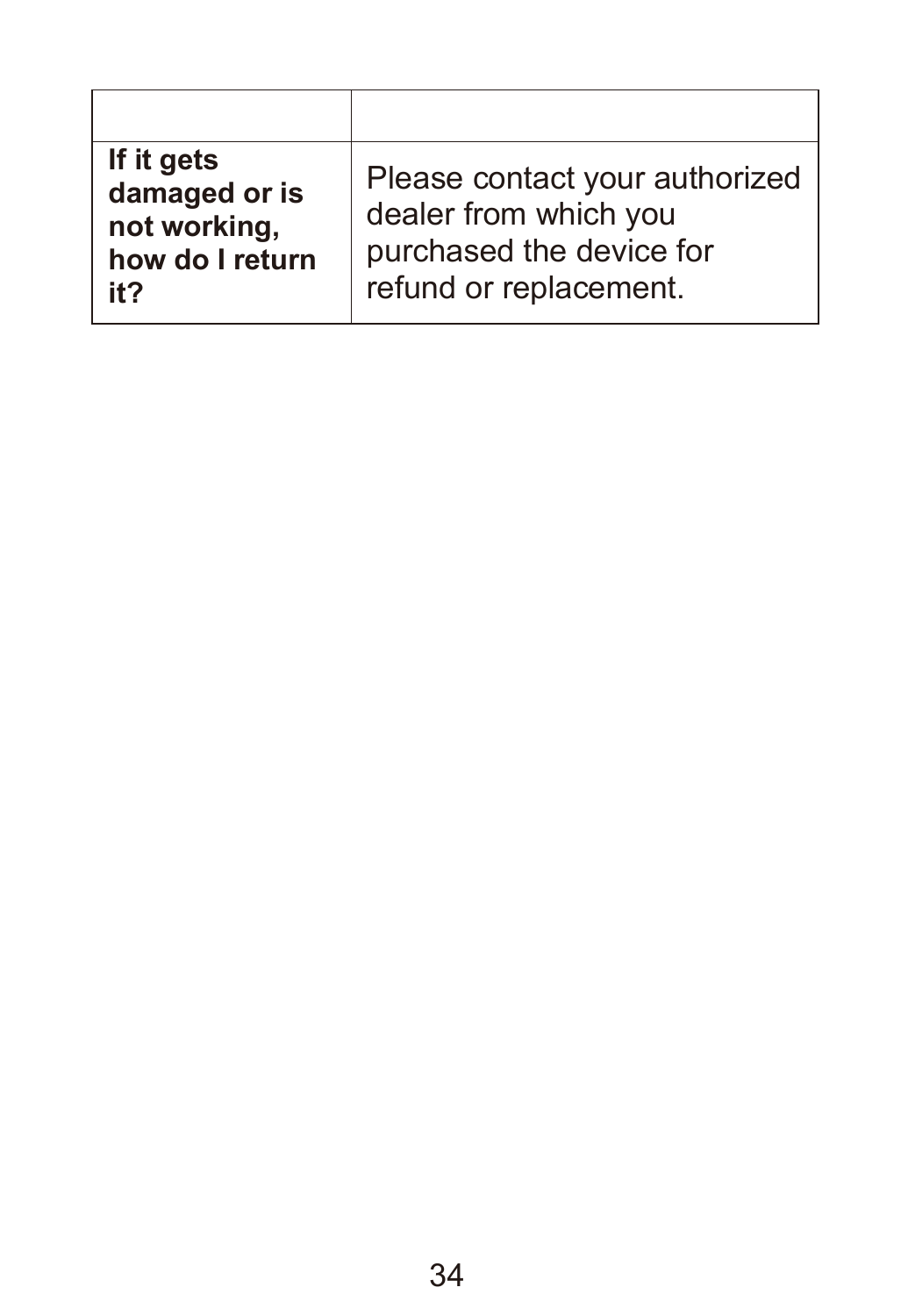# **Contacting Fist Assist Devices, LLC**

## **Manufacturer Contact and Ordering Information**

All products can be ordered through your Fist Assist Devices, LLC sales or customer service representative, or an authorized dealer. For assistance in setting up, using, or maintaining the Fist Assist Model FA-1 or to report unexpected operation or events, please contact Fist Assist at the contact information is shown below.



Manufactured for

### **Fist Assist Devices, LLC**

www.fistassistdevices.com ©2021, Fist Assist Devices, LLC All rights reserved

### **P/N: \_\_\_\_\_\_\_\_ Rev NEW**

U.S. Patent Nos. 8,231,558 and 8,905,953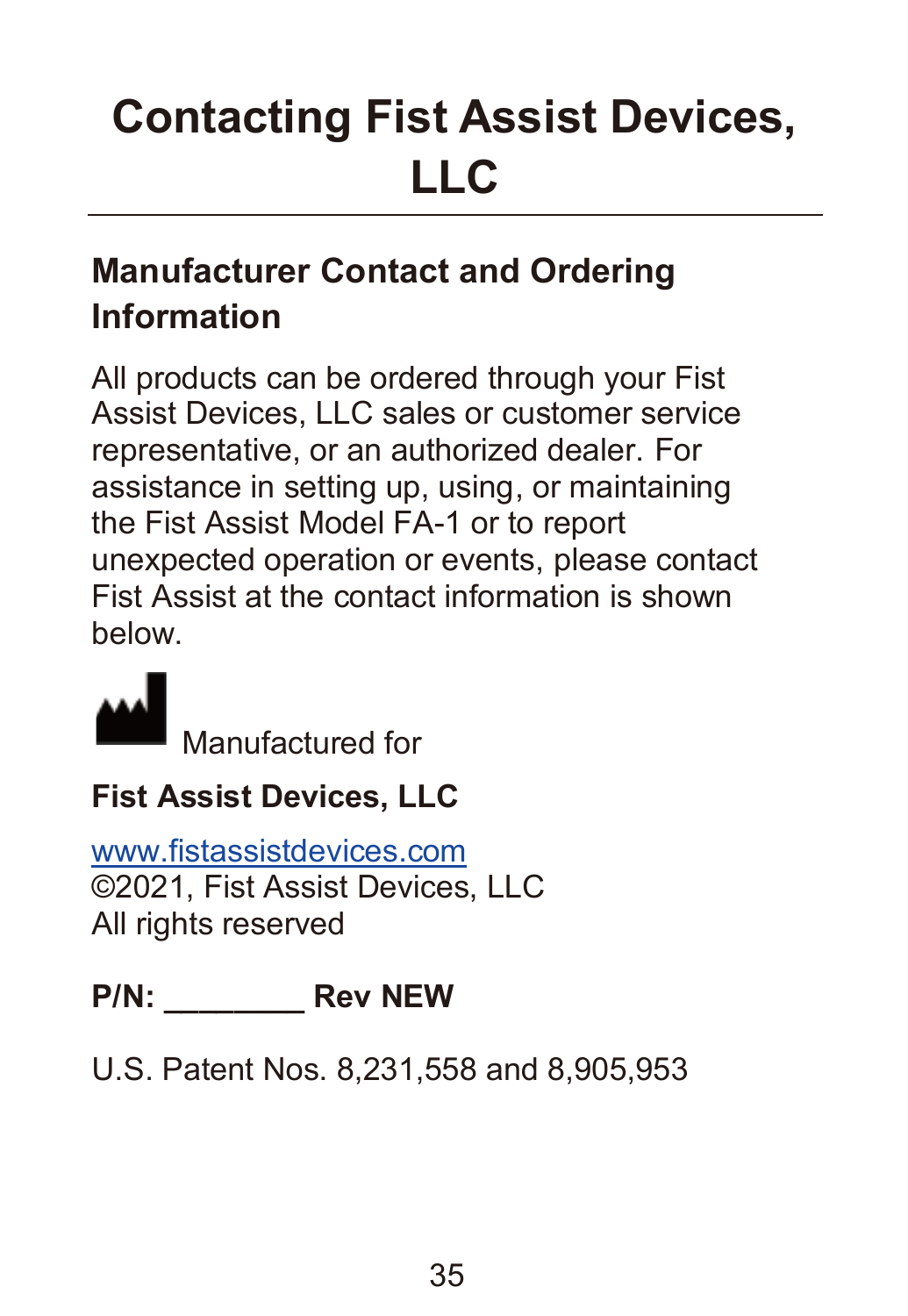## **Technical Support**

If the Fist Assist device fails to perform as specified, replace the batteries with fresh AA alkaline types while ensuring proper polarity per the label in the battery compartment and proceed to Step 2 Install the Batteries. If the problem is not resolved and the cause cannot be determined, do not use or attempt to repair it. Instead, contact the authorized dealer from which you purchased the device.

## **Disposal**

For disposing this device, the user must contact its local authorities to determine the proper method of disposal of potentially biohazardous materials such as the Wrap component and batteries.

### **Warranty**

In the first 30 days after purchase, Fist Assist Devices will refund any working device returned to our Distributer network at the patient's request. After 30 days and up to 1 year after purchase, only non-functional/non-working devices will be accepted on return. Nonfunctional devices can be returned via our return policy, will be inspected and if found to be nonfunctional will be replaced. Any device found to be damaged by the user (water damage, falls,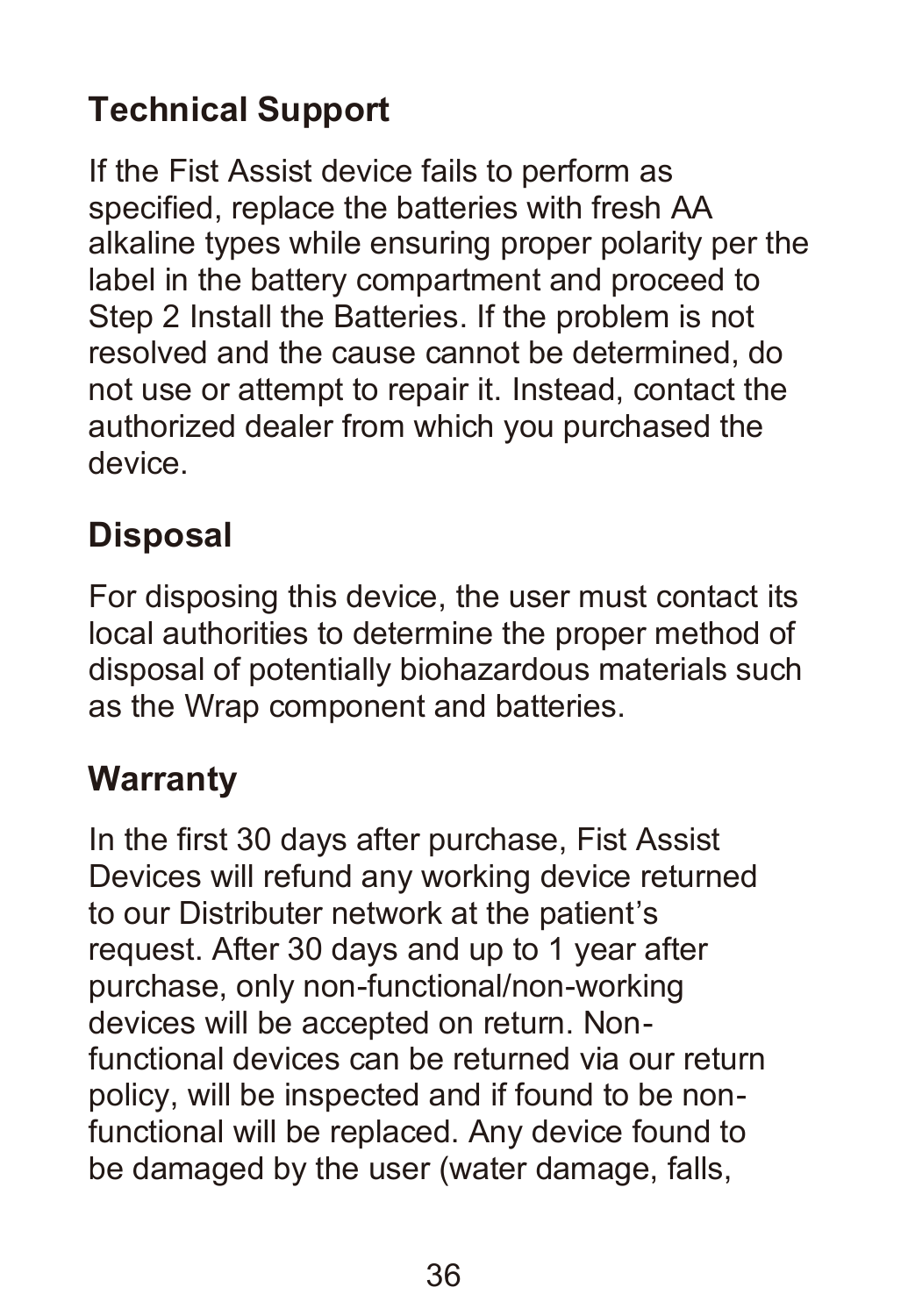case damages) will not be refunded or replaced.

**EXCEPT AS PROVIDED IN THE SPECIFIC WARRANTIES SET OUT HEREIN, ALL DEVICES ARE PROVIDED ON AN "AS IS" BASIS. NEITHER FIST ASSIST DEVICES, LLC, NOR ANY OF ITS AFFILIATES, EMPLOYEES, OFFICERS, DIRECTORS, AGENTS, OR LICENSORS WARRANTS THAT THE FIST ASSIST DEVICES WILL BE DEFECT FREE, NOR DO THEY WARRANT THAT CERTAIN RESULTS MAY BE OBTAINED BY THE USE OF ANY FIST ASSIST DEVICE IN CONNECTION WITH THE DELIVERY OF PROFESSIONAL MEDICAL SERVICES BECAUSE, WITHOUT LIMITATION, STORAGE AND HANDLING OF THIS DEVICE BY THE USER, AS WELL AS OTHER FACTORS RELATING TO THE USER'S DIAGNOSIS, TREATMENT, SURGICAL THERAPY, AND OTHER MATTERS ARE BEYOND THE CONTROL OF FIST ASSIST DEVICES, LLC. FIST ASSIST DEVICES, LLC, AND ITS AFFILIATES, EMPLOYEES, OFFICERS, DIRECTORS, AGENTS, AND LICENSORS MAKE NO WARRANTY, GUARANTEE, OR REPRESENTATION, EITHER EXPRESS OR IMPLIED, REGARDING THE MERCHANTABILITY, TITLE, OR FITNESS FOR A PARTICULAR PURPOSE OF THE FIST ASSIST DEVICES.**

**NOTWITHSTANDING ANY TERM OR PROVISION CONTAINED HEREIN, IN NO EVENT SHALL FIST ASSIST DEVICES, LLC, BE LIABLE TO ANY PURCHASER OR USER OF THE FIST ASSIST**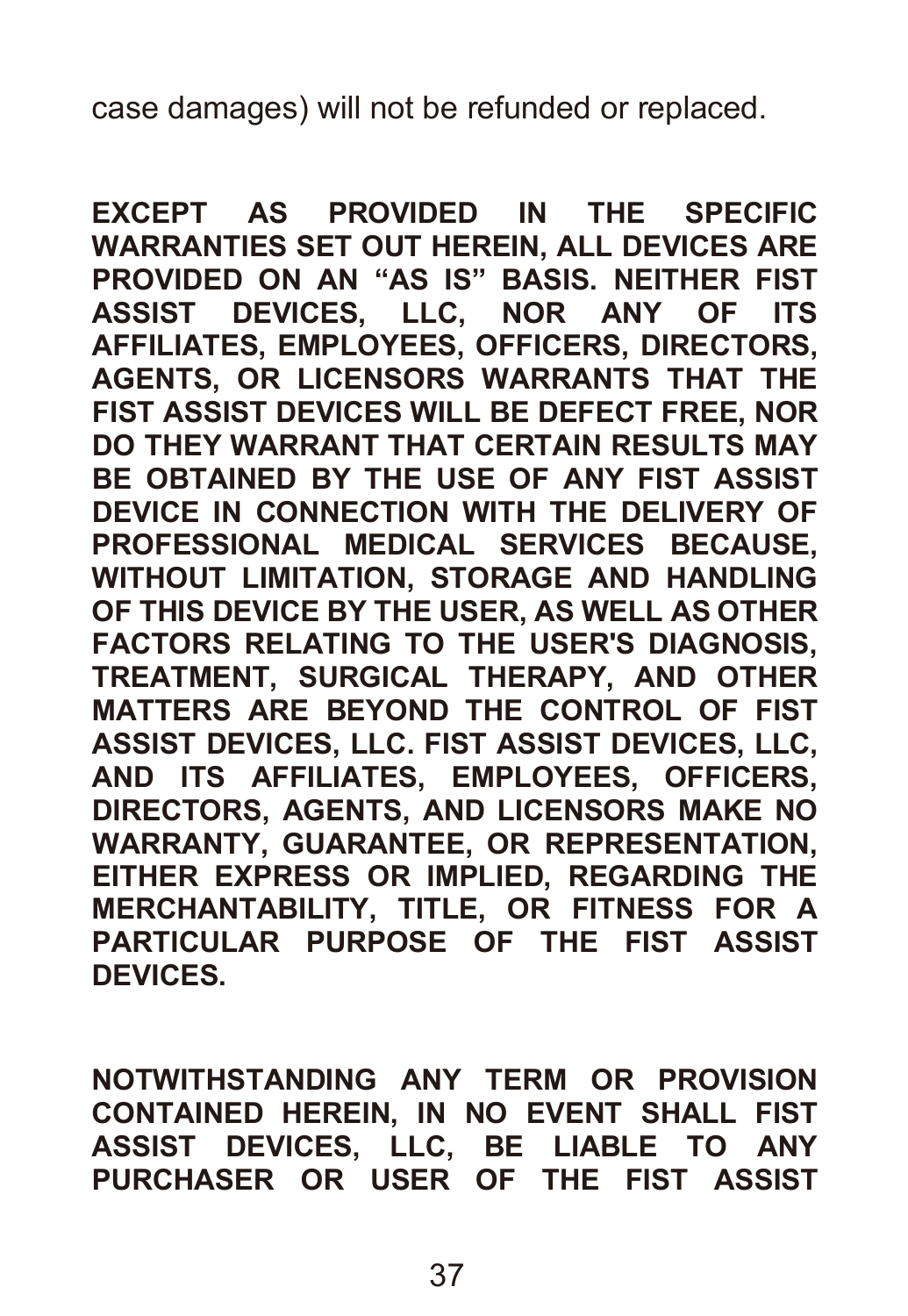**DEVICE, OR TO ANY OTHER PERSON OR ENTITY, FOR ANY INDIRECT, INCIDENTAL, SPECIAL,**  $CONSEQUENTIAL$ , **EXEMPLARY, OR DAMAGES, OR OTHER SIMILAR TYPE OF DAMAGES, ARISING OUT OF OR IN ANY WAY RELATED TO THE PURCHASE, USE OR PERFORMANCE OF THE FIST ASSIST DEVICE OR FIST ASSIST DEVICES, LLC,'S ALLEGED BREACH OF ANY WARRANTY OR AGREEMENT, REGARDLESS OF WHETHER FIST ASSIST DEVICES, LLC, KNEW OR SHOULD HAVE KNOWN OF THE POSSIBILITY OF SUCH DAMAGES IN ADVANCE.**

### **Return Goods Policy**

Products must be returned in unopened packages, with manufacturer's seals intact to be accepted for replacement or credit, unless returned due to a complaint of product defect or mislabeling.

Determination of a product defect or mislabeling will be made by Fist Assist Devices, LLC, and the determination will be final. Products will not be accepted for replacement if they have been in the possession of the customer for more than 30 days unless the product is non-functional in accordance with the warranty policy.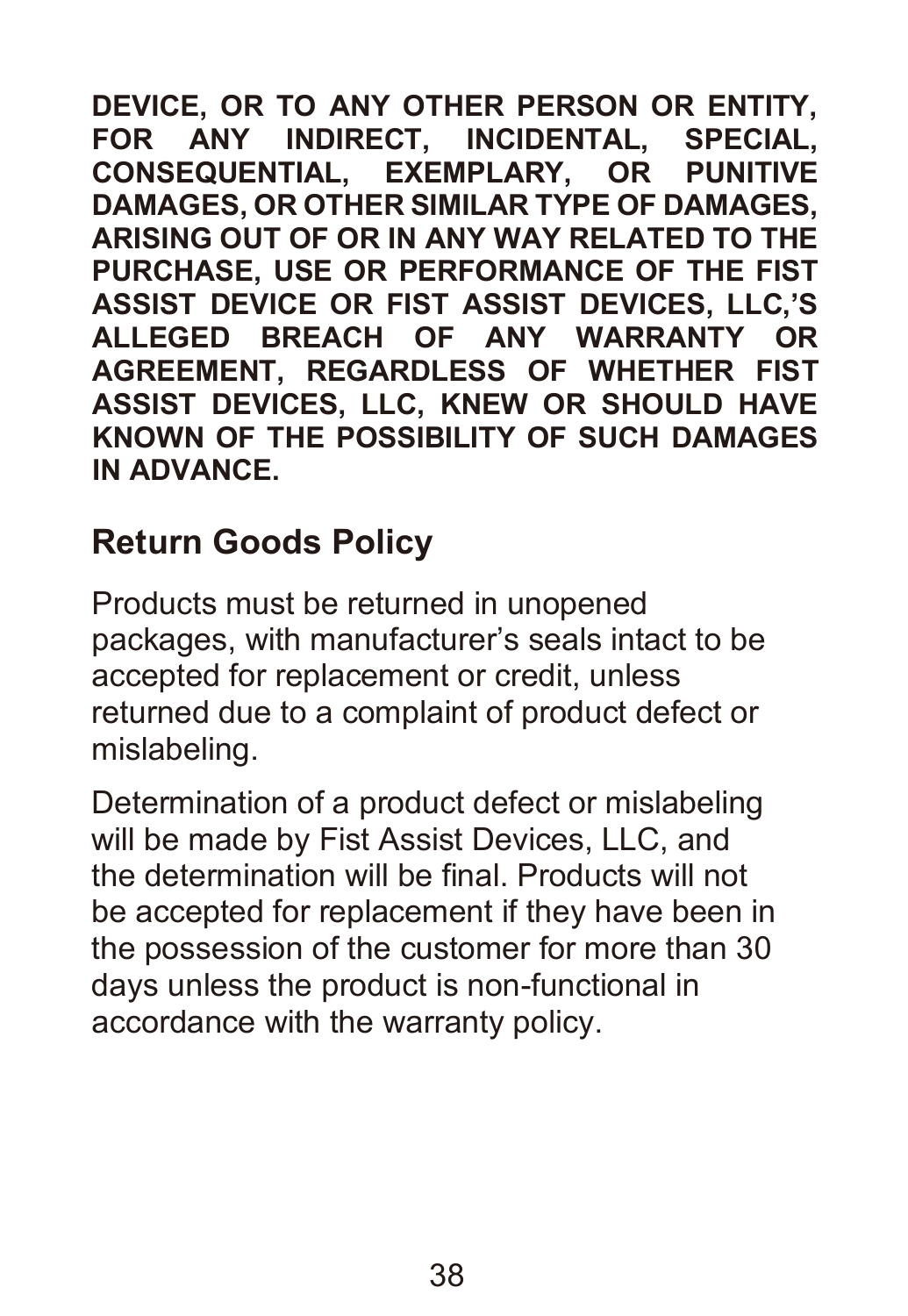## **Limitations of Liability**

Fist Assist Devices, LLC assumes no liability if the device is misused, and Fist Assist Devices, LLC neither assumes, nor authorizes any other person to assume for it, any other or additional LIABILITY or RESPONSIBILITY in connection with the sale or use of any Fist Assist Devices, LLC device.

**UNDER NO CIRCUMSTANCES WHATSOEVER SHALL FIST ASSIST DEVICES, LLC, BE LIABLE TO ANY PURCHASER, USER, OR ANY OTHER PERSON OR ENTITY FOR DAMAGES OF ANY KIND ARISING OUT OF OR IN ANY WAY RELATED TO THIS SALE OF A FIST ASSIST DEVICES, LLC DEVICE OR THE PERFORMANCE THEREOF OR FIST ASSIST DEVICES, LLC,'S ALLEGED BREACH OF ANY ALLEGED OBLIGATION IN ANY AMOUNT OF MONEY WHICH SHALL EXCEED THE AMOUNT PAID BY THE PURCHASER TO FIST ASSIST DEVICES, LLC, FOR THE FIST ASSIST DEVICES, LLC DEVICE.**

**THE LIMITATIONS ON LIABILITY SET FORTH ABOVE SHALL APPLY TO ALL CAUSES OF ACTION, INCLUDING, WITHOUT LIMITATION, BREACH OF CONTRACT, BREACH OF WARRANTY, STRICT LIABILITY, NEGLIGENT MISREPRESENTATION AND OTHER TORTS, AND LIABILITY BASED UPON THE PROVISIONS OF ANY OTHER ALLEGED AGREEMENT AND ANY NATIONAL, STATE, OR LOCAL LAW OR ORDINANCE. THE LIMITATIONS ON LIABILITY REPRESENT A FUNDAMENTAL TERM OF**